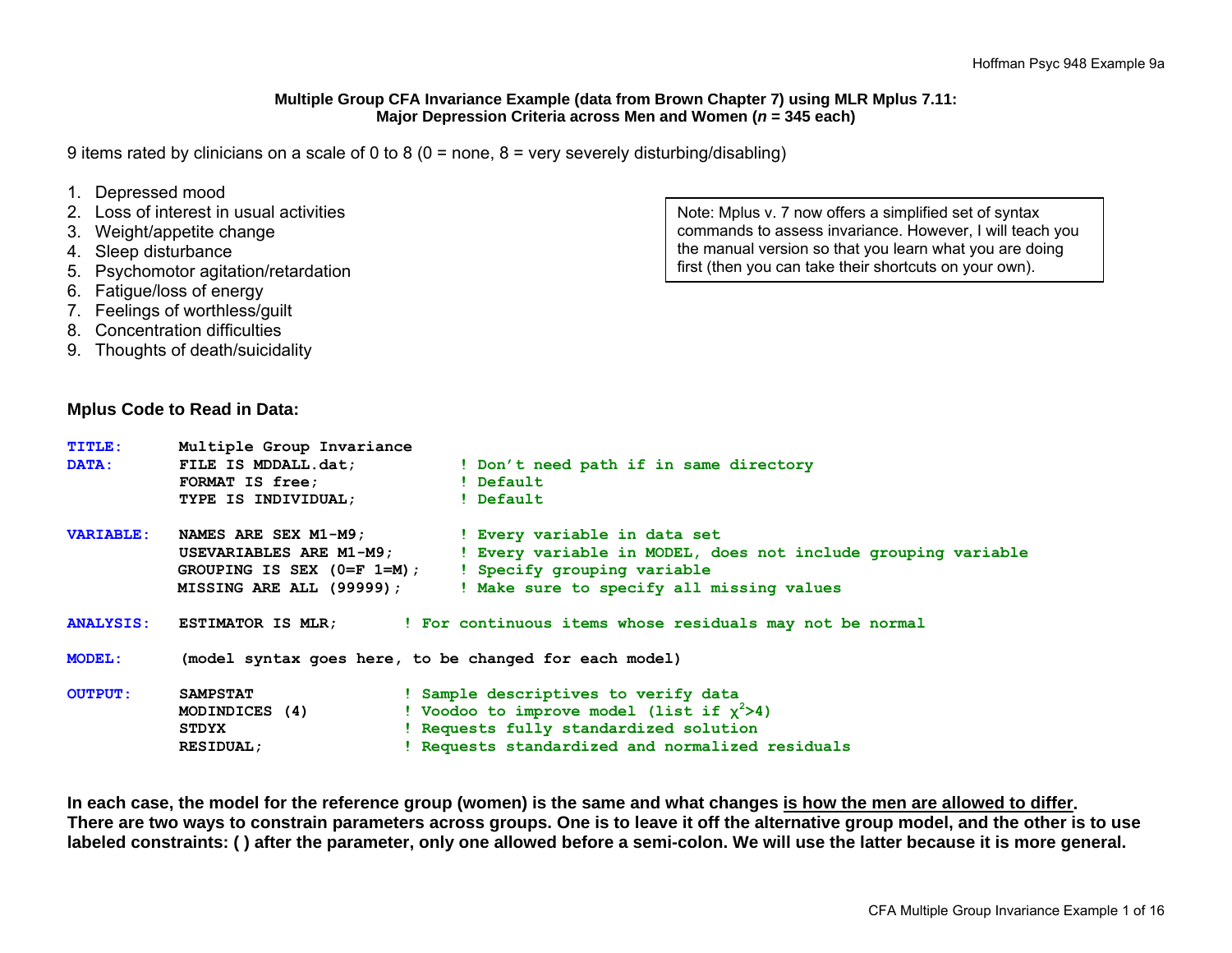**Model 1. Configural Invariance Model (Everything separate across groups)** 

| ! REFERENCE GROUP CONFIGURAL MODEL;                | ! MODEL 1: CONFIGURAL MODEL FOR MEN                         |
|----------------------------------------------------|-------------------------------------------------------------|
| <b>MODEL:</b>                                      | MODEL M:                                                    |
| ! Factor loadings (1=marker, rest free)            | ! Factor loadings (1=marker, rest free)                     |
| DEPRESS BY                                         | DEPRESS BY M1@1 M2-M9*;                                     |
| $M1@1$ (L1)                                        |                                                             |
| $M2*$ (L2)                                         |                                                             |
| $M3*$ (L3)                                         |                                                             |
|                                                    |                                                             |
| $M4*$ (L4)                                         |                                                             |
| $M5*$ (L5)                                         |                                                             |
| $M6*$ (L6)                                         |                                                             |
| $M7*$ (L7)                                         |                                                             |
| $M8*$ (L8)                                         |                                                             |
| $M9*$ (L9);                                        |                                                             |
| ! Item intercepts (all free)                       | ! Item intercepts (all free)                                |
| $[M1*](I1); [M2*](I2); [M3*](I3);$                 | $[M1-M9*]$                                                  |
| $[M4*](I4)$ ; $[M5*](I5)$ ; $[M6*](I6)$ ;          |                                                             |
| $[M7*](I7)$ ; $[M8*](I8)$ ; $[M9*](I9)$ ;          |                                                             |
| ! Residual variances (all free)                    | ! Residual variances (all free)                             |
| $M1*$ (E1); $M2*$ (E2); $M3*$ (E3);                | $M1-M9*$ ;                                                  |
| $M4*$ (E4); $M5*$ (E5); $M6*$ (E6);                |                                                             |
|                                                    |                                                             |
| $M7*$ (E7); M8* (E8); M9* (E9);                    |                                                             |
| ! Residual covariance (free for 1&2)               | ! Residual covariance (free for 1&2)                        |
| M1 WITH $M2*$ (ECOV12);                            | M1 WITH $M2*$ ;                                             |
| ! Factor variance (FREE IN CONFIGURAL MODEL)       | ! Factor variance (ALWAYS FREE)                             |
| DEPRESS*;                                          | DEPRESS*;                                                   |
| ! Factor mean is 0 (required by Mplus)             | ! Factor mean is still 0                                    |
| $[DEPRESS@0]$ ;                                    | [DEPRESS@0];                                                |
|                                                    |                                                             |
| Number of Free Parameters<br>56                    | Chi-Square Test of Model Fit                                |
|                                                    | 94.175*<br>Value                                            |
| Loglikelihood                                      | Degrees of Freedom<br>52                                    |
| HO Value<br>-13706.898                             | P-Value<br>0.0003                                           |
| HO Scaling Correction Factor<br>0.9808             | Scaling Correction Factor<br>1.0503                         |
| for MLR                                            | for MLR                                                     |
| $-13657.442$<br>H1 Value                           | Chi-Square Contributions From Each Group                    |
| H1 Scaling Correction Factor 1.0143                | 50.418<br>W                                                 |
| for MLR                                            | 43.756<br>M                                                 |
|                                                    |                                                             |
| Information Criteria<br>Akaike (AIC)               | RMSEA (Root Mean Square Error Of Approximation)<br>Estimate |
| 27525.796                                          | 0.047                                                       |
| Bayesian (BIC)<br>27784.520<br>27606.698           | 90 Percent C.I.<br>$0.031$ $0.061$                          |
| Sample-Size Adjusted BIC<br>$(n^* = (n + 2) / 24)$ | Probability RMSEA <= .05<br>0.632                           |
|                                                    | CFI/TLI                                                     |
|                                                    | 0.963<br>CFI                                                |
|                                                    | <b>TLI</b><br>0.949                                         |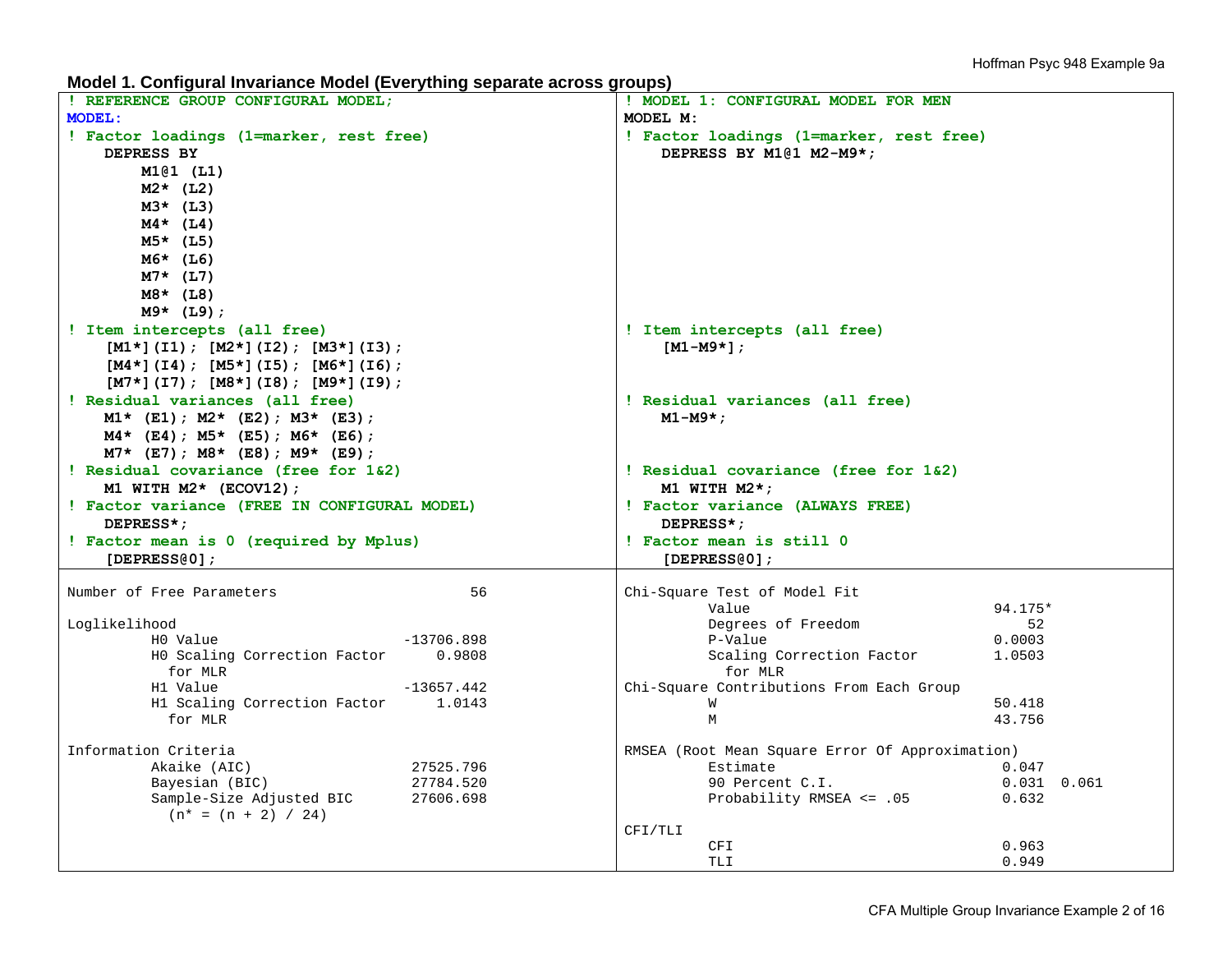Hoffman Psyc 948 Example 9a

**UNSTANDARDIZED** MODEL RESULTS – NOTE ALL PARAMETERS (EXCEPT MARKER LOADING AND FACTOR MEANS) DIFFER ACROSS GROUPS

|                     |      |                                                   |       |                     | Two-Tailed |                |                    |          |       |                     | Two-Tailed |
|---------------------|------|---------------------------------------------------|-------|---------------------|------------|----------------|--------------------|----------|-------|---------------------|------------|
|                     |      | Estimate                                          |       | $S.E.$ Est./ $S.E.$ | P-Value    |                |                    | Estimate |       | $S.E.$ Est./ $S.E.$ | P-Value    |
| Group W             |      |                                                   |       |                     |            | Group M        |                    |          |       |                     |            |
|                     |      |                                                   |       |                     |            |                |                    |          |       |                     |            |
| <b>DEPRESS</b>      |      | BY (FACTOR LOADINGS)                              |       |                     |            | <b>DEPRESS</b> | BY                 |          |       |                     |            |
| M1                  |      | 1.000                                             | 0.000 | 999.000             | 999.000    | M1             |                    | 1.000    | 0.000 | 999.000             | 999.000    |
| M <sub>2</sub>      |      | 1.107                                             | 0.082 | 13.564              | 0.000      | M <sub>2</sub> |                    | 1.236    | 0.102 | 12.147              | 0.000      |
| M3                  |      | 0.729                                             | 0.098 | 7.450               | 0.000      | M3             |                    | 0.786    | 0.142 | 5.543               | 0.000      |
| M <sub>4</sub>      |      | 0.911                                             | 0.116 | 7.857               | 0.000      | M <sub>4</sub> |                    | 1.165    | 0.167 | 6.982               | 0.000      |
| M <sub>5</sub>      |      | 0.812                                             | 0.108 | 7.510               | 0.000      | M5             |                    | 0.958    | 0.144 | 6.641               | 0.000      |
| M6                  |      | 0.924                                             | 0.106 | 8.728               | 0.000      | M6             |                    | 1.131    | 0.160 | 7.090               | 0.000      |
| M7                  |      | 0.611                                             | 0.087 | 6.982               | 0.000      | M7             |                    | 0.766    | 0.131 | 5.865               | 0.000      |
| M8                  |      | 0.979                                             | 0.108 | 9.024               | 0.000      | M8             |                    | 1.019    | 0.145 | 7.029               | 0.000      |
| M9                  |      | 0.484                                             | 0.075 | 6.471               | 0.000      | M9             |                    | 0.632    | 0.100 | 6.299               | 0.000      |
| M1                  | WITH | (RESIDUAL COVARIANCE)                             |       |                     |            | M1             | WITH               |          |       |                     |            |
| M <sub>2</sub>      |      | 0.393                                             | 0.166 | 2.364               | 0.018      | M <sub>2</sub> |                    | 0.920    | 0.205 | 4.499               | 0.000      |
| Means (FACTOR MEAN) |      |                                                   |       |                     |            | Means          |                    |          |       |                     |            |
| <b>DEPRESS</b>      |      | 0.000                                             | 0.000 | 999.000             | 999.000    | <b>DEPRESS</b> |                    | 0.000    | 0.000 | 999.000             | 999.000    |
|                     |      |                                                   |       |                     |            |                |                    |          |       |                     |            |
|                     |      | Intercepts (ITEM MEANS PER GROUP IN THIS SCALING) |       |                     |            | Intercepts     |                    |          |       |                     |            |
| M1                  |      | 4.184                                             | 0.089 | 47.258              | 0.000      | M1             |                    | 4.171    | 0.082 | 50.608              | 0.000      |
| M <sub>2</sub>      |      | 3.725                                             | 0.104 | 35.848              | 0.000      | M <sub>2</sub> |                    | 3.685    | 0.104 | 35.414              | 0.000      |
| M3                  |      | 1.952                                             | 0.108 | 18.058              | 0.000      | M3             |                    | 1.739    | 0.108 | 16.098              | 0.000      |
| $\mathbb{M}4$       |      | 3.589                                             | 0.114 | 31.458              | 0.000      | M4             |                    | 3.357    | 0.115 | 29.160              | 0.000      |
| M5                  |      | 2.256                                             | 0.110 | 20.522              | 0.000      | M5             |                    | 2.235    | 0.109 | 20.560              | 0.000      |
| M6                  |      | 3.955                                             | 0.103 | 38.237              | 0.000      | M6             |                    | 3.661    | 0.109 | 33.598              | 0.000      |
| M <sub>7</sub>      |      | 3.869                                             | 0.106 | 36.382              | 0.000      | M <sub>7</sub> |                    | 3.421    | 0.118 | 29.014              | 0.000      |
| M8                  |      | 3.595                                             | 0.111 | 32.331              | 0.000      | M8             |                    | 3.517    | 0.112 | 31.372              | 0.000      |
| M9                  |      | 1.205                                             | 0.092 | 13.053              | 0.000      | M9             |                    | 1.259    | 0.092 | 13.649              | 0.000      |
|                     |      | Variances (FACTOR VARIANCE)                       |       |                     |            | Variances      |                    |          |       |                     |            |
| <b>DEPRESS</b>      |      | 1.564                                             | 0.238 | 6.576               | 0.000      | <b>DEPRESS</b> |                    | 1.049    | 0.202 | 5.193               | 0.000      |
|                     |      | Residual Variances (ITEM ERROR VARIANCES)         |       |                     |            |                | Residual Variances |          |       |                     |            |
| M1                  |      | 1.375                                             | 0.194 | 7.090               | 0.000      | M1             |                    | 1.498    | 0.216 | 6.932               | 0.000      |
| M <sub>2</sub>      |      | 2.133                                             | 0.236 | 9.049               | 0.000      | M <sub>2</sub> |                    | 2.459    | 0.274 | 8.989               | 0.000      |
| M3                  |      | 3.551                                             | 0.201 | 17.678              | 0.000      | M3             |                    | 3.727    | 0.205 | 18.167              | 0.000      |
| M <sub>4</sub>      |      | 3.583                                             | 0.272 | 13.165              | 0.000      | M4             |                    | 3.547    | 0.291 | 12.191              | 0.000      |
| M <sub>5</sub>      |      | 3.501                                             | 0.223 | 15.733              | 0.000      | M5             |                    | 3.467    | 0.236 | 14.717              | 0.000      |
| M6                  |      | 2.677                                             | 0.269 | 9.967               | 0.000      | M6             |                    | 3.111    | 0.296 | 10.521              | 0.000      |
| M <sub>7</sub>      |      | 3.658                                             | 0.276 | 13.271              | 0.000      | M <sub>7</sub> |                    | 4.599    | 0.279 | 16.457              | 0.000      |
| M8                  |      | 3.137                                             | 0.291 | 10.785              | 0.000      | M8             |                    | 3.625    | 0.296 | 12.268              | 0.000      |
| M9                  |      | 2.831                                             | 0.195 | 14.538              | 0.000      | M9             |                    | 2.770    | 0.208 | 13.291              | 0.000      |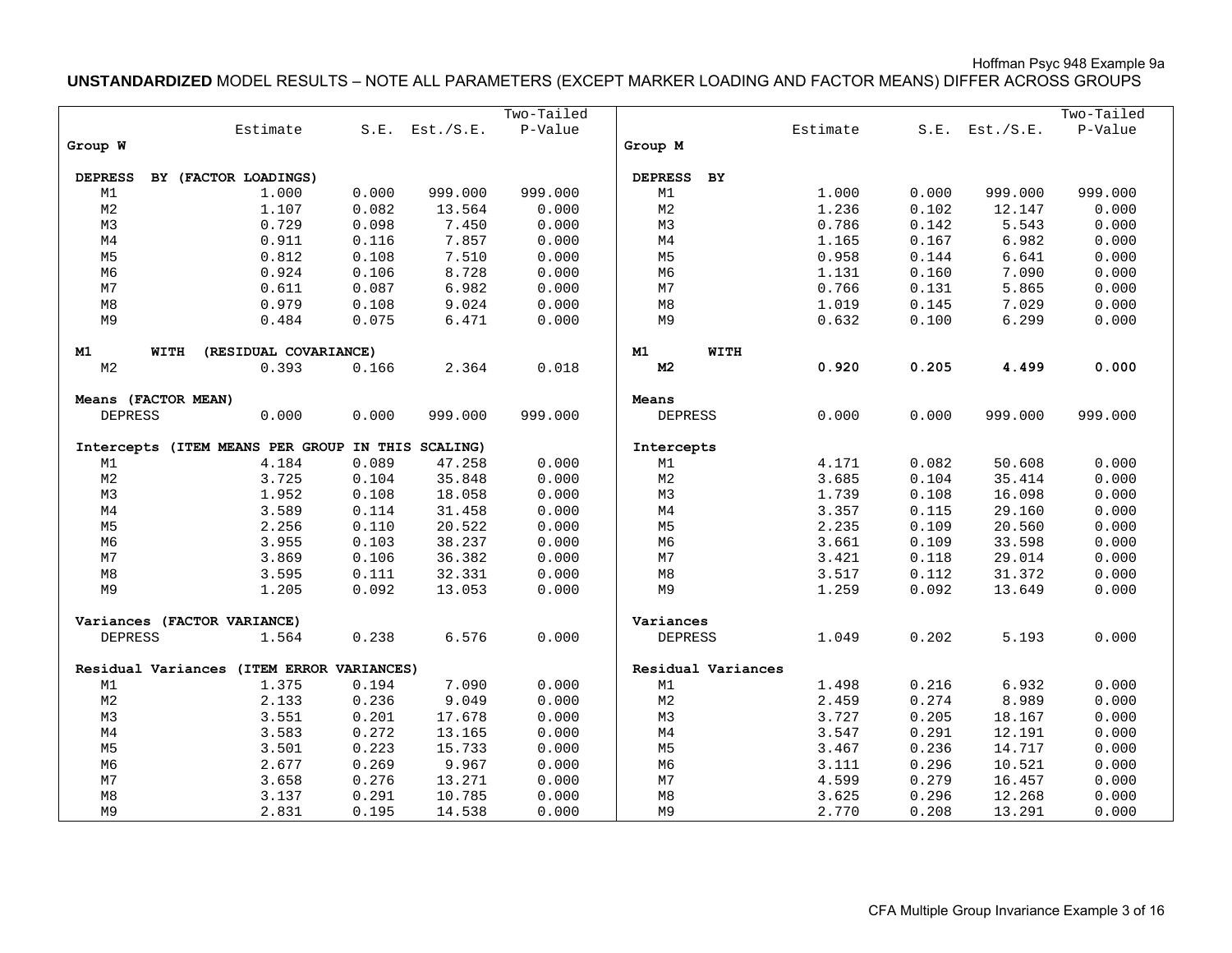**Model 2a. Metric Invariance Model (loadings held equal across groups)** 

| REFERENCE GROUP METRIC INVARIANCE MODEL;        | ! MODEL 2a: METRIC ("WEAK") INVARIANCE MODEL FOR MEN                 |
|-------------------------------------------------|----------------------------------------------------------------------|
| <b>MODEL:</b>                                   | MODEL M:                                                             |
| ! Factor loadings (NO MARKER -- ALL FREE NOW)   | ! Factor loadings (ALL NOW EQUAL TO WOMEN)                           |
| DEPRESS BY                                      | DEPRESS BY                                                           |
| $M1*$ (L1)                                      | $M1*$ (L1)                                                           |
| $M2*$ (L2)                                      | $M2*$ (L2)                                                           |
| $M3*$ (L3)                                      | $M3*$ (L3)                                                           |
| $M4*$ (L4)                                      | $M4*$ (L4)                                                           |
| $M5*$ (L5)                                      | $M5*$ (L5)                                                           |
| $M6*$ (L6)                                      | M6* (L6)                                                             |
| $M7*$ (L7)                                      | $M7*$ (L7)                                                           |
| $M8*$ (L8)                                      | $M8*$ (L8)                                                           |
| $M9*$ (L9);                                     | $M9*$ (L9);                                                          |
| ! Item intercepts (all free)                    | ! Item intercepts (all free)                                         |
| $[M1*](I1); [M2*](I2); [M3*](I3);$              | $[M1-M9*]$                                                           |
| $[M4*](I4)$ ; $[M5*](I5)$ ; $[M6*](I6)$ ;       |                                                                      |
| $[M7*](I7); [M8*](I8); [M9*](I9);$              |                                                                      |
| ! Residual variances (all free)                 | ! Residual variances (all free)                                      |
| $M1*$ (E1); $M2*$ (E2); $M3*$ (E3);             | $M1-M9*$ ;                                                           |
| $M4*$ (E4); $M5*$ (E5); $M6*$ (E6);             |                                                                      |
| $M7*$ (E7); M8* (E8); M9* (E9);                 |                                                                      |
| ! Residual covariance (free for 1&2)            | ! Residual covariance (free for 1&2)                                 |
| M1 WITH $M2*$ (ECOV12);                         | M1 WITH $M2*$ ;                                                      |
|                                                 |                                                                      |
|                                                 |                                                                      |
| ! Factor variance (NOW FIXED=1 IN METRIC MODEL) | ! Factor variance (STILL FREE)                                       |
| DEPRESS <sub>(2)</sub>                          | DEPRESS*;                                                            |
| ! Factor mean is 0 (required by Mplus)          | ! Factor mean is still 0                                             |
| [DEPRESS@0];                                    | [DEPRESS@0];                                                         |
| Number of Free Parameters<br>48                 | Chi-Square Test of Model Fit                                         |
|                                                 | 99.532*<br>Value                                                     |
| Loglikelihood                                   | Degrees of Freedom<br>60                                             |
| HO Value<br>$-13708.862$                        | P-Value<br>0.0010                                                    |
| HO Scaling Correction Factor<br>0.9906          | Scaling Correction Factor<br>1.0332                                  |
| for MLR                                         | for MLR                                                              |
| $-13657.442$<br>H1 Value                        | Chi-Square Contributions From Each Group                             |
| H1 Scaling Correction Factor<br>1.0143          | 52.985<br>W                                                          |
| for MLR                                         | M<br>46.547                                                          |
| Information Criteria                            |                                                                      |
| Akaike (AIC)<br>27513.724                       | RMSEA (Root Mean Square Error Of Approximation)<br>Estimate<br>0.042 |
| Bayesian (BIC)<br>27735.488                     | 90 Percent C.I.<br>$0.027$ 0.056                                     |
| Sample-Size Adjusted BIC<br>27583.069           | Probability RMSEA <= .05<br>0.814                                    |
| $(n* = (n + 2) / 24)$                           |                                                                      |
|                                                 | CFI/TLI                                                              |
| Did model fit get significantly worse?          | 0.966<br>CFI<br>TLI<br>0.959                                         |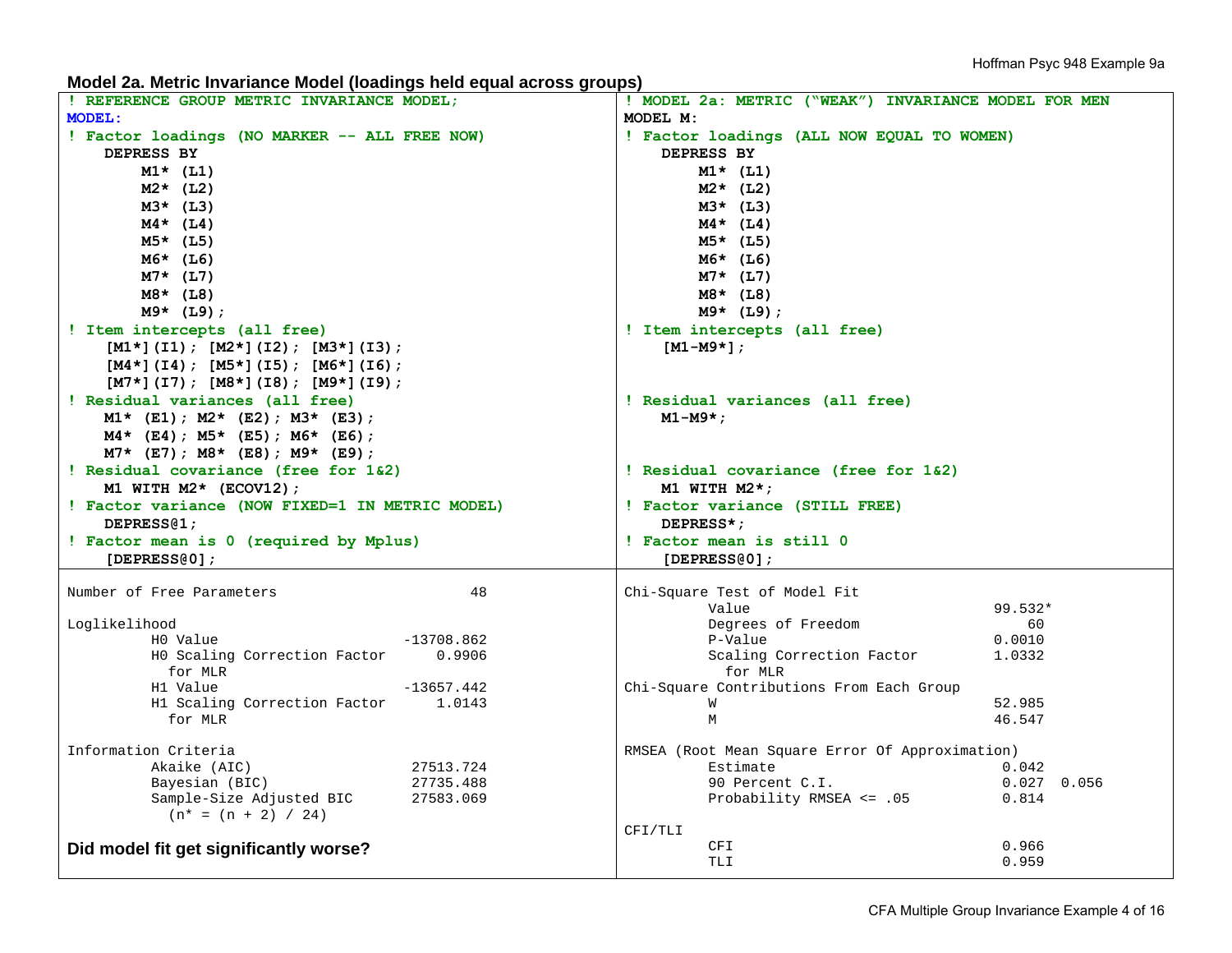Hoffman Psyc 948 Example 9a

**UNSTANDARDIZED** MODEL RESULTS – NOTE NOW FACTOR LOADINGS ARE HELD EQUAL (but standardized loadings won't be yet)

|                    |          |       |                     | Two-Tailed |                |                    |          |       |                     | Two-Tailed |
|--------------------|----------|-------|---------------------|------------|----------------|--------------------|----------|-------|---------------------|------------|
|                    | Estimate |       | $S.E.$ Est./ $S.E.$ | P-Value    |                |                    | Estimate |       | $S.E.$ Est./ $S.E.$ | P-Value    |
| Group W            |          |       |                     |            | Group M        |                    |          |       |                     |            |
|                    |          |       |                     |            |                |                    |          |       |                     |            |
| DEPRESS<br>BY      |          |       |                     |            | <b>DEPRESS</b> | BY                 |          |       |                     |            |
| M1                 | 1.180    | 0.082 | 14.455              | 0.000      | M1             |                    | 1.180    | 0.082 | 14.455              | 0.000      |
| M <sub>2</sub>     | 1.386    | 0.088 | 15.667              | 0.000      | M <sub>2</sub> |                    | 1.386    | 0.088 | 15.667              | 0.000      |
| M3                 | 0.888    | 0.084 | 10.542              | 0.000      | M3             |                    | 0.888    | 0.084 | 10.542              | 0.000      |
| M <sub>4</sub>     | 1.202    | 0.091 | 13.153              | 0.000      | M <sub>4</sub> |                    | 1.202    | 0.091 | 13.153              | 0.000      |
| M <sub>5</sub>     | 1.035    | 0.084 | 12.301              | 0.000      | M <sub>5</sub> |                    | 1.035    | 0.084 | 12.301              | 0.000      |
| M6                 | 1.191    | 0.084 | 14.198              | 0.000      | M6             |                    | 1.191    | 0.084 | 14.198              | 0.000      |
| M7                 | 0.793    | 0.092 | 8.643               | 0.000      | M7             |                    | 0.793    | 0.092 | 8.643               | 0.000      |
| $_{\rm M8}$        | 1.186    | 0.094 | 12.595              | 0.000      | $\rm M8$       |                    | 1.186    | 0.094 | 12.595              | 0.000      |
| M9                 | 0.647    | 0.073 | 8.813               | 0.000      | M9             |                    | 0.647    | 0.073 | 8.813               | 0.000      |
| M1<br>WITH         |          |       |                     |            |                |                    |          |       |                     |            |
| M <sub>2</sub>     | 0.439    | 0.158 | 2.777               | 0.005      | M1             | WITH               |          |       |                     |            |
|                    |          |       |                     |            | M <sub>2</sub> |                    | 0.862    | 0.187 | 4.609               | 0.000      |
| Means              |          |       |                     |            |                |                    |          |       |                     |            |
| <b>DEPRESS</b>     | 0.000    | 0.000 | 999.000             | 999.000    | Means          |                    |          |       |                     |            |
|                    |          |       |                     |            | <b>DEPRESS</b> |                    | 0.000    | 0.000 | 999.000             | 999.000    |
| Intercepts         |          |       |                     |            |                |                    |          |       |                     |            |
| M1                 | 4.184    | 0.089 | 47.258              | 0.000      | Intercepts     |                    |          |       |                     |            |
| M <sub>2</sub>     | 3.725    | 0.104 | 35.848              | 0.000      | M1             |                    | 4.171    | 0.082 | 50.608              | 0.000      |
| M3                 | 1.952    | 0.108 | 18.058              | 0.000      | M <sub>2</sub> |                    | 3.685    | 0.104 | 35.414              | 0.000      |
| M <sub>4</sub>     | 3.589    | 0.114 | 31.458              | 0.000      | M3             |                    | 1.739    | 0.108 | 16.098              | 0.000      |
| M <sub>5</sub>     | 2.256    | 0.110 | 20.522              | 0.000      | M <sub>4</sub> |                    | 3.357    | 0.115 | 29.160              | 0.000      |
| M <sub>6</sub>     | 3.955    | 0.103 | 38.237              | 0.000      | M <sub>5</sub> |                    | 2.235    | 0.109 | 20.560              | 0.000      |
| M7                 | 3.869    | 0.106 | 36.382              | 0.000      | M <sub>6</sub> |                    | 3.661    | 0.109 | 33.598              | 0.000      |
| M8                 | 3.595    | 0.111 | 32.331              | 0.000      | M7             |                    | 3.421    | 0.118 | 29.014              | 0.000      |
| M9                 | 1.205    | 0.092 | 13.053              | 0.000      | M8             |                    | 3.517    | 0.112 | 31.372              | 0.000      |
|                    |          |       |                     |            | M9             |                    | 1.259    | 0.092 | 13.649              | 0.000      |
| Variances          |          |       |                     |            |                |                    |          |       |                     |            |
| DEPRESS            | 1.000    | 0.000 | 999.000             | 999.000    | Variances      |                    |          |       |                     |            |
|                    |          |       |                     |            | <b>DEPRESS</b> |                    | 0.863    | 0.112 | 7.727               | 0.000      |
| Residual Variances |          |       |                     |            |                |                    |          |       |                     |            |
| M1                 | 1.444    | 0.189 | 7.645               | 0.000      |                | Residual Variances |          |       |                     |            |
| M <sub>2</sub>     | 2.151    | 0.220 | 9.794               | 0.000      | M1             |                    | 1.435    | 0.203 | 7.060               | 0.000      |
| M3                 | 3.556    | 0.190 | 18.738              | 0.000      | M <sub>2</sub> |                    | 2.412    | 0.245 | 9.854               | 0.000      |
| M <sub>4</sub>     | 3.540    | 0.261 | 13.543              | 0.000      | M3             |                    | 3.731    | 0.196 | 19.064              | 0.000      |
| M <sub>5</sub>     | 3.479    | 0.206 | 16.850              | 0.000      | $\mathbb{M}4$  |                    | 3.617    | 0.258 | 14.028              | 0.000      |
| M <sub>6</sub>     | 2.648    | 0.261 | 10.140              | 0.000      | M <sub>5</sub> |                    | 3.488    | 0.216 | 16.177              | 0.000      |
| M7                 | 3.656    | 0.271 | 13.482              | 0.000      | M <sub>6</sub> |                    | 3.161    | 0.270 | 11.689              | 0.000      |
| M8                 | 3.153    | 0.275 | 11.465              | 0.000      | M7             |                    | 4.619    | 0.260 | 17.797              | 0.000      |
| M9                 | 2.827    | 0.195 | 14.491              | 0.000      | $\rm M8$       |                    | 3.587    | 0.276 | 12.998              | 0.000      |
|                    |          |       |                     |            | M <sub>9</sub> |                    | 2.781    | 0.208 | 13.395              | 0.000      |

**Modification indices do not suggest that freeing any loadings between groups would help, so we proceed with loadings fully invariant.**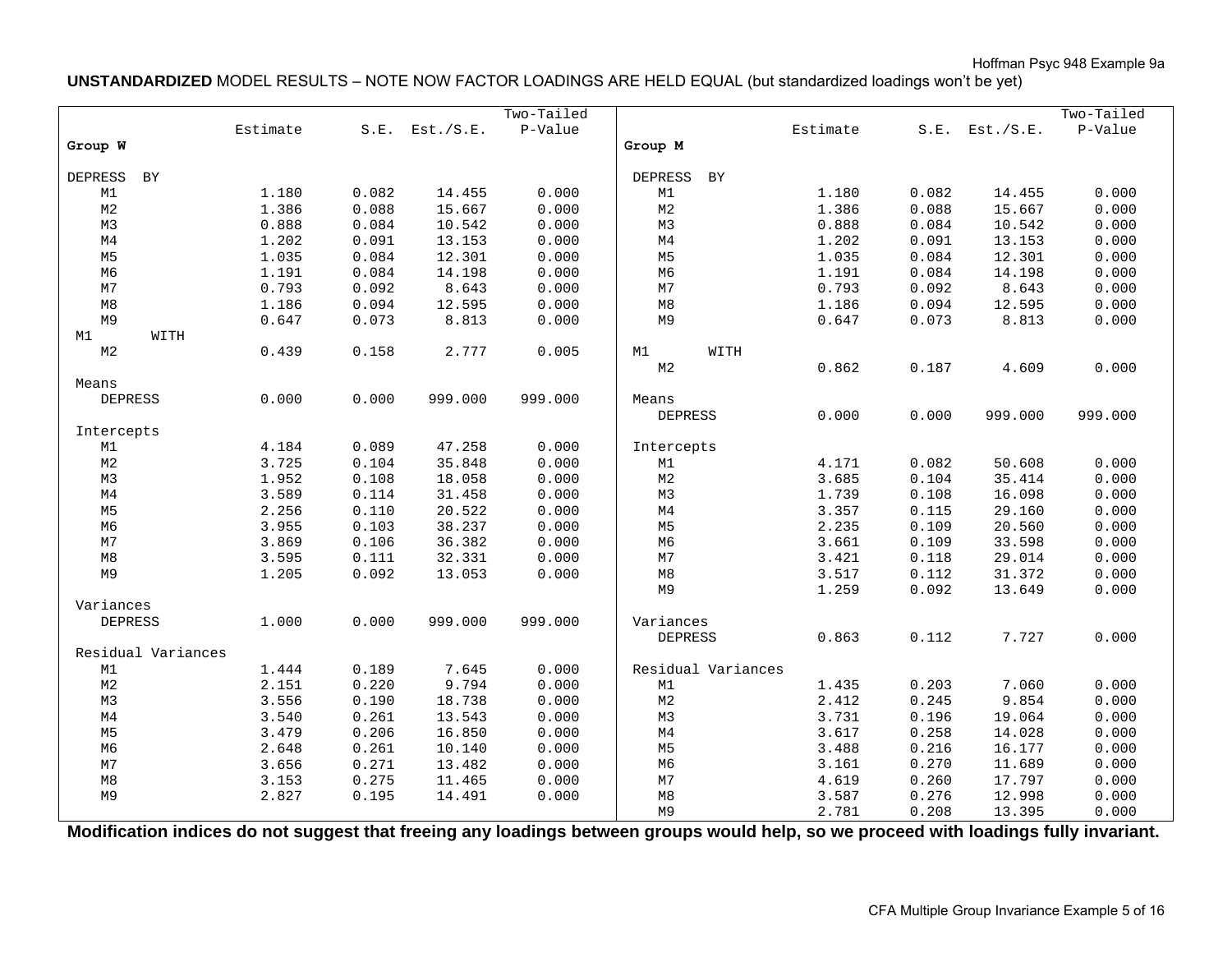**Model 3a. Scalar Invariance Model (all loadings and intercepts held equal across groups)** 

| ! REFERENCE GROUP SCALAR INVARIANCE MODEL (SAME);                    | ! MODEL 3a: SCALAR ("STRONG") INVARIANCE MODEL FOR MEN                |
|----------------------------------------------------------------------|-----------------------------------------------------------------------|
| <b>MODEL:</b>                                                        | MODEL M:                                                              |
| ! Factor loadings (STILL ALL FREE)                                   | ! Factor loadings (ALL STILL EQUAL TO WOMEN)                          |
| DEPRESS BY                                                           | DEPRESS BY                                                            |
| $M1*$ (L1)                                                           | $M1*$ (L1)                                                            |
| $M2*$ (L2)                                                           | $M2*$ (L2)                                                            |
| $M3*$ (L3)                                                           | $M3*$ (L3)                                                            |
| $M4*$ (L4)                                                           | $M4*$ (L4)                                                            |
| $M5*$ (L5)                                                           | $M5*$ (L5)                                                            |
| $M6*$ (L6)                                                           | $M6*$ (L6)                                                            |
|                                                                      |                                                                       |
| $M7*$ (L7)                                                           | $M7*$ (L7)                                                            |
| $M8*$ (L8)                                                           | $M8*$ (L8)                                                            |
| $M9*$ (L9);                                                          | $M9*$ (L9);                                                           |
| ! Item intercepts (all free)                                         | ! Item intercepts (ALL NOW EQUAL TO WOMEN NOW)                        |
| $[M1*](I1); [M2*](I2); [M3*](I3);$                                   | $[M1*](I1); [M2*](I2); [M3*](I3);$                                    |
| $[M4*](I4)$ ; $[M5*](I5)$ ; $[M6*](I6)$ ;                            | $[M4*](I4)$ ; $[M5*](I5)$ ; $[M6*](I6)$ ;                             |
| $[M7*](I7)$ ; $[M8*](I8)$ ; $[M9*](I9)$ ;                            | $[M7*](I7)$ ; $[M8*](I8)$ ; $[M9*](I9)$ ;                             |
| ! Residual variances (all free)                                      | ! Residual variances (all free)                                       |
| $M1*$ (E1); $M2*$ (E2); $M3*$ (E3);                                  | $M1-M9*$ ;                                                            |
| $M4*$ (E4); $M5*$ (E5); $M6*$ (E6);                                  |                                                                       |
| $M7*$ (E7); $M8*$ (E8); $M9*$ (E9);                                  |                                                                       |
| ! Residual covariance (free for 1&2)                                 | ! Residual covariance (free for 1&2)                                  |
| M1 WITH $M2*$ (ECOV12);                                              | M1 WITH $M2*$ ;                                                       |
| ! Factor variance (STILL FIXED=1)                                    | ! Factor variance (STILL FREE)                                        |
| DEPRESS <sub>(2)</sub>                                               | DEPRESS*:                                                             |
| ! Factor mean is 0 (required by Mplus)                               | ! Factor mean is NOW FREE                                             |
| [DEFESS@0];                                                          | $[DEPRESS*]$ ;                                                        |
|                                                                      | Chi-Square Test of Model Fit                                          |
| Number of Free Parameters<br>40                                      | 111.950*<br>Value                                                     |
| Loglikelihood                                                        | Degrees of Freedom<br>68                                              |
| $-13715.097$<br>HO Value                                             | P-Value<br>0.0006                                                     |
| HO Scaling Correction Factor<br>0.9875                               | Scaling Correction Factor<br>1.0300                                   |
|                                                                      |                                                                       |
| for MLR                                                              | for MLR                                                               |
| $-13657.442$<br>H1 Value                                             | Chi-Square Contributions From Each Group                              |
| H1 Scaling Correction Factor<br>1.0143                               | 58.945<br>M                                                           |
| for MLR                                                              | M<br>53.006                                                           |
| Information Criteria                                                 | RMSEA (Root Mean Square Error Of Approximation)                       |
| Akaike (AIC)<br>27510.194                                            | 0.042<br>Estimate                                                     |
| Bayesian (BIC)<br>27694.997<br>Sample-Size Adjusted BIC<br>27567.981 | 90 Percent C.I.<br>$0.027$ 0.055<br>Probability RMSEA <= .05<br>0.842 |
| $(n* = (n + 2) / 24)$                                                |                                                                       |
|                                                                      | CFI/TLI                                                               |
| Did model fit get significantly worse?                               | 0.962<br>CFI<br>0.959<br>TLI                                          |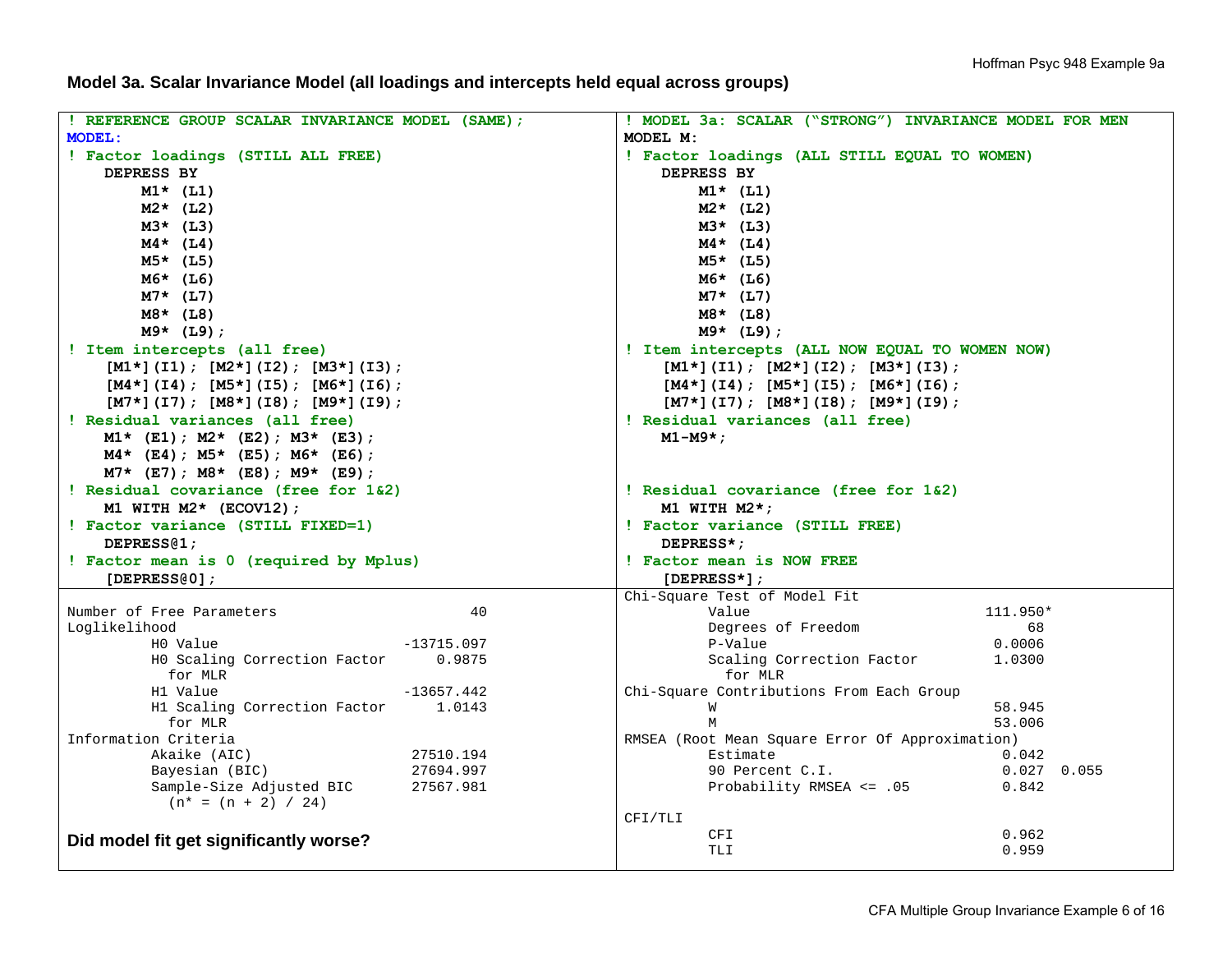### **UNSTANDARDIZED** MODEL RESULTS – NOTE NOW FACTOR LOADINGS AND INTERCEPTS ARE HELD EQUAL

|                      |                |                |                     | Two-Tailed     |                      |                                                   |                |                     | Two-Tailed     |
|----------------------|----------------|----------------|---------------------|----------------|----------------------|---------------------------------------------------|----------------|---------------------|----------------|
|                      | Estimate       |                | $S.E.$ Est./ $S.E.$ | P-Value        |                      | Estimate                                          |                | $S.E.$ Est./ $S.E.$ | P-Value        |
| Group W              |                |                |                     |                | Group M              |                                                   |                |                     |                |
| BY<br><b>DEPRESS</b> |                |                |                     |                | <b>DEPRESS</b><br>BY |                                                   |                |                     |                |
| M1                   | 1.171          | 0.081          | 14.385              | 0.000          | M1                   | 1.171                                             | 0.081          | 14.385              | 0.000          |
| $_{\rm M2}$          | 1.377          | 0.089          | 15.534              | 0.000          | M <sub>2</sub>       | 1.377                                             | 0.089          | 15.534              | 0.000          |
| M3                   | 0.894          | 0.084          | 10.621              | 0.000          | M3                   | 0.894                                             | 0.084          | 10.621              | 0.000          |
| $\mathbb{M}4$        | 1.209          | 0.091          | 13.343              | 0.000          | $\mathbb{M}4$        | 1.209                                             | 0.091          | 13.343              | 0.000          |
| M <sub>5</sub>       | 1.033          | 0.084          | 12.275              | 0.000          | M <sub>5</sub>       | 1.033                                             | 0.084          | 12.275              | 0.000          |
| M <sub>6</sub>       | 1.199          | 0.083          | 14.424              | 0.000          | M <sub>6</sub>       | 1.199                                             | 0.083          | 14.424              | 0.000          |
| M7                   | 0.803          | 0.091          | 8.853               | 0.000          | M <sub>7</sub>       | 0.803                                             | 0.091          | 8.853               | 0.000          |
| $_{\rm M8}$          | 1.184          | 0.094          | 12.534              | 0.000          | M8                   | 1.184                                             | 0.094          | 12.534              | 0.000          |
| M9                   | 0.641          | 0.074          | 8.604               | 0.000          | M <sub>9</sub>       | 0.641                                             | 0.074          | 8.604               | 0.000          |
|                      |                |                |                     |                |                      |                                                   |                |                     |                |
| M1<br>WITH           |                |                |                     |                | M1                   | WITH                                              |                |                     |                |
| M <sub>2</sub>       | 0.454          | 0.159          | 2.852               | 0.004          | M <sub>2</sub>       | 0.878                                             | 0.185          | 4.754               | 0.000          |
|                      |                |                |                     |                |                      |                                                   |                |                     |                |
| Means                |                |                |                     |                |                      | Means (NOW REPRESENTS DIFFERENCE IN FACTOR MEANS) |                |                     |                |
| <b>DEPRESS</b>       | 0.000          | 0.000          | 999.000             | 999.000        | <b>DEPRESS</b>       | $-0.112$                                          | 0.083          | $-1.345$            | 0.179          |
|                      |                |                |                     |                |                      |                                                   |                |                     |                |
| Intercepts           |                |                |                     |                | Intercepts           |                                                   |                |                     |                |
| M1                   | 4.240          | 0.077          | 54.984              | 0.000          | M1                   | 4.240                                             | 0.077          | 54.984              | 0.000          |
| M <sub>2</sub><br>M3 | 3.773<br>1.897 | 0.092<br>0.087 | 41.111              | 0.000          | M <sub>2</sub><br>M3 | 3.773<br>1.897                                    | 0.092<br>0.087 | 41.111<br>21.735    | 0.000<br>0.000 |
| $\mathbb{M}4$        |                | 0.096          | 21.735<br>37.067    | 0.000<br>0.000 |                      |                                                   |                |                     | 0.000          |
| M <sub>5</sub>       | 3.541<br>2.303 | 0.090          | 25.622              | 0.000          | M4<br>M <sub>5</sub> | 3.541<br>2.303                                    | 0.096<br>0.090 | 37.067              | 0.000          |
| M <sub>6</sub>       | 3.882          | 0.091          |                     | 0.000          | M <sub>6</sub>       | 3.882                                             | 0.091          | 25.622<br>42.556    | 0.000          |
| M7                   | 3.711          | 0.087          | 42.556<br>42.428    | 0.000          | M <sub>7</sub>       | 3.711                                             | 0.087          | 42.428              | 0.000          |
| M8                   | 3.620          | 0.094          | 38.567              | 0.000          | M8                   | 3.620                                             | 0.094          | 38.567              | 0.000          |
| M9                   | 1.268          | 0.072          | 17.592              | 0.000          | M <sub>9</sub>       | 1.268                                             | 0.072          | 17.592              | 0.000          |
|                      |                |                |                     |                |                      |                                                   |                |                     |                |
| Variances            |                |                |                     |                | Variances            |                                                   |                |                     |                |
| <b>DEPRESS</b>       | 1.000          | 0.000          | 999.000             | 999.000        | DEPRESS              | 0.864                                             | 0.112          | 7.720               | 0.000          |
|                      |                |                |                     |                |                      |                                                   |                |                     |                |
| Residual Variances   |                |                |                     |                | Residual Variances   |                                                   |                |                     |                |
| $\mathbb{M}1$        | 1.460          | 0.193          | 7.576               | 0.000          | M1                   | 1.451                                             | 0.200          | 7.258               | 0.000          |
| $_{\rm M2}$          | 2.166          | 0.223          | 9.726               | 0.000          | M <sub>2</sub>       | 2.431                                             | 0.240          | 10.124              | 0.000          |
| M3                   | 3.555          | 0.191          | 18.619              | 0.000          | M3                   | 3.730                                             | 0.196          | 19.058              | 0.000          |
| $\mathbb{M}4$        | 3.535          | 0.261          | 13.520              | 0.000          | $\mathbb{M}4$        | 3.611                                             | 0.258          | 13.975              | 0.000          |
| M <sub>5</sub>       | 3.478          | 0.206          | 16.880              | 0.000          | M <sub>5</sub>       | 3.489                                             | 0.216          | 16.166              | 0.000          |
| M <sub>6</sub>       | 2.648          | 0.260          | 10.183              | 0.000          | M <sub>6</sub>       | 3.161                                             | 0.276          | 11.468              | 0.000          |
| $_{\rm M7}$          | 3.683          | 0.268          | 13.766              | 0.000          | M7                   | 4.657                                             | 0.277          | 16.832              | 0.000          |
| M8                   | 3.155          | 0.277          | 11.376              | 0.000          | M8                   | 3.588                                             | 0.274          | 13.119              | 0.000          |
| M9                   | 2.834          | 0.192          | 14.790              | 0.000          | M <sub>9</sub>       | 2.788                                             | 0.213          | 13.106              | 0.000          |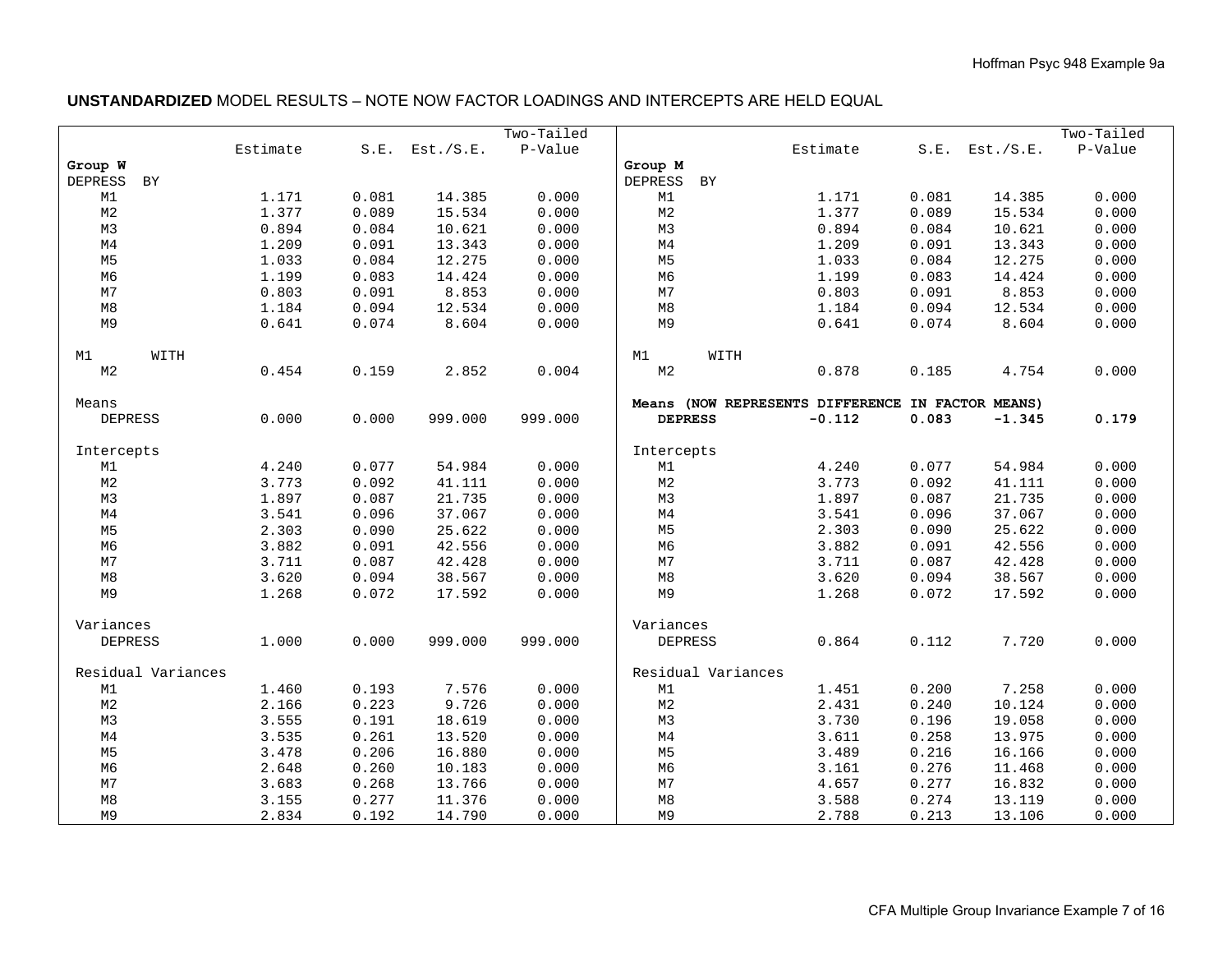Hoffman Psyc 948 Example 9a

### **Model 3b: Although the overall test of scalar invariance holds, the modification indices suggest that**

| freeing the intercept for item 7 between groups would help significantly: |                      |                                |                      | Old Intercept 7:                                          | 3.711          |                                    |                |
|---------------------------------------------------------------------------|----------------------|--------------------------------|----------------------|-----------------------------------------------------------|----------------|------------------------------------|----------------|
| MODEL MODIFICATION INDICES                                                |                      |                                |                      | New Women Intercept 7: 3.869 (≈3.711 + .158)              |                |                                    |                |
| Minimum M.I. value for printing the modification index                    |                      | 4.000                          |                      | New Men Intercept 7:                                      |                | $3.493$ ( $\approx$ 3.711 + -.219) |                |
| M.I.                                                                      |                      | E.P.C. Std E.P.C. StdYX E.P.C. |                      | Now re-test for scalar invariance:                        |                |                                    |                |
| Group W                                                                   |                      |                                |                      |                                                           |                |                                    |                |
| Means/Intercepts/Thresholds                                               |                      |                                |                      |                                                           |                |                                    |                |
| [ M7<br>-1<br>5.896                                                       | 0.158<br>0.158       | 0.076                          |                      |                                                           |                |                                    |                |
| Group M                                                                   |                      |                                |                      |                                                           |                |                                    |                |
| Means/Intercepts/Thresholds                                               |                      |                                |                      |                                                           |                |                                    |                |
| 5.894<br>[ M7<br>$\mathbf{1}$                                             | $-0.219$<br>$-0.219$ | $-0.096$                       |                      |                                                           |                |                                    |                |
| ! Item intercepts (all free)                                              |                      |                                |                      | ! Item intercepts (NOW ALL EQUAL TO WOMEN EXCEPT 7)       |                |                                    |                |
| $[M1*](I1); [M2*](I2); [M3*](I3);$                                        |                      |                                |                      | $[M1*](I1); [M2*](I2); [M3*](I3);$                        |                |                                    |                |
| $[M4*](I4)$ ; $[M5*](I5)$ ; $[M6*](I6)$ ;                                 |                      |                                |                      | $[M4*](I4)$ ; $[M5*](I5)$ ; $[M6*](I6)$ ;                 |                |                                    |                |
| $[M7*](I7); [M8*](I8); [M9*](I9);$                                        |                      |                                |                      | $[M7*]$ ;<br>$[M8*](I8); [M9*](I9);$                      |                |                                    |                |
|                                                                           |                      |                                |                      | Chi-Square Test of Model Fit                              |                |                                    |                |
| Number of Free Parameters                                                 | 41                   |                                |                      | Value                                                     |                | 106.031*                           |                |
|                                                                           |                      |                                |                      | Degrees of Freedom                                        |                | 67                                 |                |
| Loglikelihood                                                             |                      |                                |                      | P-Value                                                   |                | 0.0017                             |                |
| HO Value                                                                  | $-13712.050$         |                                |                      | Scaling Correction Factor                                 |                | 1.0300                             |                |
| HO Scaling Correction Factor                                              | 0.9885               |                                |                      | for MLR                                                   |                |                                    |                |
| for MLR                                                                   |                      |                                |                      | Chi-Square Contributions From Each Group                  |                |                                    |                |
| H1 Value                                                                  | $-13657.442$         |                                |                      | W                                                         |                | 56.210                             |                |
| H1 Scaling Correction Factor<br>for MLR                                   | 1.0143               |                                |                      | M<br>RMSEA (Root Mean Square Error Of Approximation)      |                | 49.821                             |                |
|                                                                           |                      |                                |                      | Estimate                                                  |                | 0.039                              |                |
| Information Criteria                                                      |                      |                                |                      | 90 Percent C.I.                                           |                | $0.024$ 0.053                      |                |
| Akaike (AIC)                                                              | 27506.100            |                                |                      | Probability RMSEA <= .05                                  |                | 0.892                              |                |
| Bayesian (BIC)                                                            | 27695.523            |                                | CFI/TLI              |                                                           |                |                                    |                |
| Sample-Size Adjusted BIC                                                  | 27565.332            |                                |                      | <b>CFI</b>                                                |                | 0.966                              |                |
| $(n* = (n + 2) / 24)$                                                     |                      |                                |                      | TLI                                                       |                | 0.963                              |                |
|                                                                           |                      | Two-Tailed                     |                      |                                                           |                |                                    | Two-Tailed     |
| Estimate                                                                  | $S.E.$ Est./ $S.E.$  | P-Value                        |                      | Estimate                                                  |                | $S.E.$ Est./ $S.E.$                | P-Value        |
| Group W                                                                   |                      |                                | Group M              |                                                           |                |                                    |                |
| Means                                                                     |                      |                                |                      | Means (NOW REPRESENTS SMALLER DIFFERENCE IN FACTOR MEANS) |                |                                    |                |
| 0.000<br>0.000<br><b>DEPRESS</b>                                          | 999.000              | 999.000                        |                      | $-0.090$<br><b>DEPRESS</b>                                | 0.083          | $-1.087$                           | 0.277          |
| Intercepts                                                                |                      |                                | Intercepts           |                                                           |                |                                    |                |
| 0.078<br>M1<br>4.228                                                      | 54.511               | 0.000                          | M1                   | 4.228                                                     | 0.078          | 54.511                             | 0.000          |
| 0.092<br>M <sub>2</sub><br>3.761<br>M3<br>1.887<br>0.087                  | 40.840<br>21.651     | 0.000<br>0.000                 | M <sub>2</sub><br>M3 | 3.761<br>1.887                                            | 0.092<br>0.087 | 40.840<br>21.651                   | 0.000<br>0.000 |
| 3.529<br>0.096<br>M4                                                      | 36.780               | 0.000                          | M4                   | 3.529                                                     | 0.096          | 36.780                             | 0.000          |
| M <sub>5</sub><br>2.292<br>0.090                                          | 25.462               | 0.000                          | M5                   | 2.292                                                     | 0.090          | 25.462                             | 0.000          |
| M6<br>3.870<br>0.092                                                      | 42.207               | 0.000                          | M6                   | 3.870                                                     | 0.092          | 42.207                             | 0.000          |
| M7<br>3.869<br>0.106                                                      | 36.382               | 0.000                          | M7                   | 3.493                                                     | 0.123          | 28.376                             | 0.000          |
| M8<br>3.609<br>0.094                                                      | 38.382               | 0.000                          | M8                   | 3.609                                                     | 0.094          | 38.382                             | 0.000          |
| M <sub>9</sub><br>1.261<br>0.072                                          | 17.570               | 0.000                          | M <sub>9</sub>       | 1.261                                                     | 0.072          | 17.570                             | 0.000          |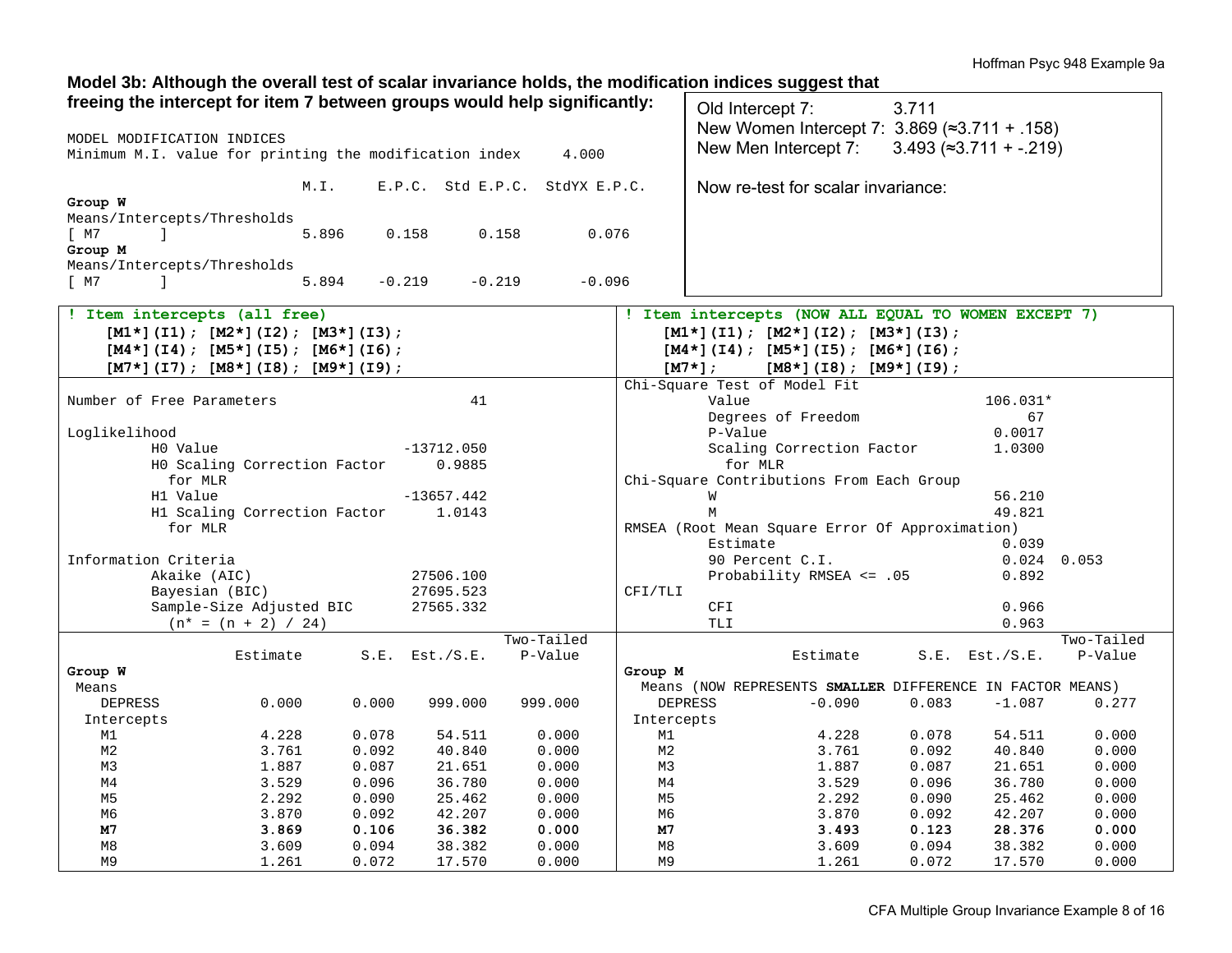**Model 4a. Residual Variance Invariance Model (error variances held equal for all except item 7 because it didn't pass scalar)** 

| ! REFERENCE GROUP RESIDUAL INVARIANCE MODEL (SAME);           | ! MODEL 4a: RESIDUAL ("STRICT") INVARIANCE MODEL FOR MEN             |
|---------------------------------------------------------------|----------------------------------------------------------------------|
| <b>MODEL:</b>                                                 | MODEL M:                                                             |
| ! Factor loadings (STILL ALL FREE)                            | ! Factor loadings (ALL STILL EQUAL TO WOMEN)                         |
| DEPRESS BY                                                    | DEPRESS BY                                                           |
| $M1*$ (L1)                                                    | $M1*$ (L1)                                                           |
| $M2*$ (L2)                                                    | $M2*$ (L2)                                                           |
| $M3*$ (L3)                                                    | $M3*$ (L3)                                                           |
| $M4*$ (L4)                                                    | $M4*$ (L4)                                                           |
| $M5*$ (L5)                                                    | $M5*$ (L5)                                                           |
| $M6*$ (L6)                                                    | $M6*$ (L6)                                                           |
| $M7*$ (L7)                                                    | $M7*$ (L7)                                                           |
| $M8*$ (L8)                                                    | $M8*$ (L8)                                                           |
| $M9*$ (L9);                                                   | $M9*$ (L9);                                                          |
| ! Item intercepts (all free)                                  | ! Item intercepts (ALL STILL EQUAL TO WOMEN EXCEPT FOR 7)            |
| $[M1*](I1); [M2*](I2); [M3*](I3);$                            | $[M1*](I1); [M2*](I2); [M3*](I3);$                                   |
| $[M4*](I4)$ ; $[M5*](I5)$ ; $[M6*](I6)$ ;                     | $[M4*](I4)$ ; $[M5*](I5)$ ; $[M6*](I6)$ ;                            |
| $[M7*](I7)$ ; $[M8*](I8)$ ; $[M9*](I9)$ ;                     | $[M7*]$ ;<br>$[M8*](I8)$ ; $[M9*](I9)$ ;                             |
| ! Residual variances (all free)                               | ! Residual variances (ALL EQUAL TO WOMEN NOW EXCEPT 7)               |
| $M1*$ (E1); $M2*$ (E2); $M3*$ (E3);                           | $M1*$ (E1); $M2*$ (E2); $M3*$ (E3);                                  |
| $M4*$ (E4); $M5*$ (E5); $M6*$ (E6);                           | $M4*$ (E4); $M5*$ (E5); $M6*$ (E6);                                  |
| $M7*$ (E7); $M8*$ (E8); $M9*$ (E9);                           | $M8*$ (E8); M9* (E9);<br>$M7*$ :                                     |
| ! Residual covariance (free for 1&2)                          | ! Residual covariance (free for 1&2)                                 |
| M1 WITH $M2*$ (ECOV12);                                       | M1 WITH $M2*$ ;                                                      |
| ! Factor variance (FIXED=1 IN METRIC MODEL)                   | ! Factor variance (STILL FREE)                                       |
| DEPRESS@1;                                                    | DEPRESS*;                                                            |
| ! Factor mean is 0 (required by Mplus)                        | ! Factor mean is STILL FREE                                          |
| [DEPRESS $0$ ];                                               | $[DEPRESS*]$ ;                                                       |
|                                                               | Chi-Square Test of Model Fit                                         |
| Number of Free Parameters<br>33                               | Value<br>$112.019*$                                                  |
| Loglikelihood                                                 | Degrees of Freedom<br>75                                             |
| H0 Value<br>$-13714.472$                                      | P-Value<br>0.0036                                                    |
| HO Scaling Correction Factor 1.0053                           | Scaling Correction Factor<br>1.0182                                  |
| for MLR                                                       | for MLR                                                              |
| H1 Value<br>-13657.442<br>H1 Scaling Correction Factor 1.0143 |                                                                      |
|                                                               | Chi-Square Contributions From Each Group                             |
|                                                               | 59.668<br>M                                                          |
| for MLR                                                       | M<br>52.350                                                          |
|                                                               |                                                                      |
| Information Criteria<br>Akaike (AIC)<br>27494.944             | RMSEA (Root Mean Square Error Of Approximation)<br>Estimate<br>0.036 |
| Bayesian (BIC)<br>27647.406                                   | 90 Percent C.I.<br>$0.021$ $0.050$                                   |
| Sample-Size Adjusted BIC<br>27542.618                         | Probability RMSEA <= .05<br>0.954                                    |
| $(n* = (n + 2) / 24)$                                         |                                                                      |
|                                                               | CFI/TLI                                                              |
| Did model fit get significantly worse?                        | 0.968<br>CFI<br>TLI<br>0.969                                         |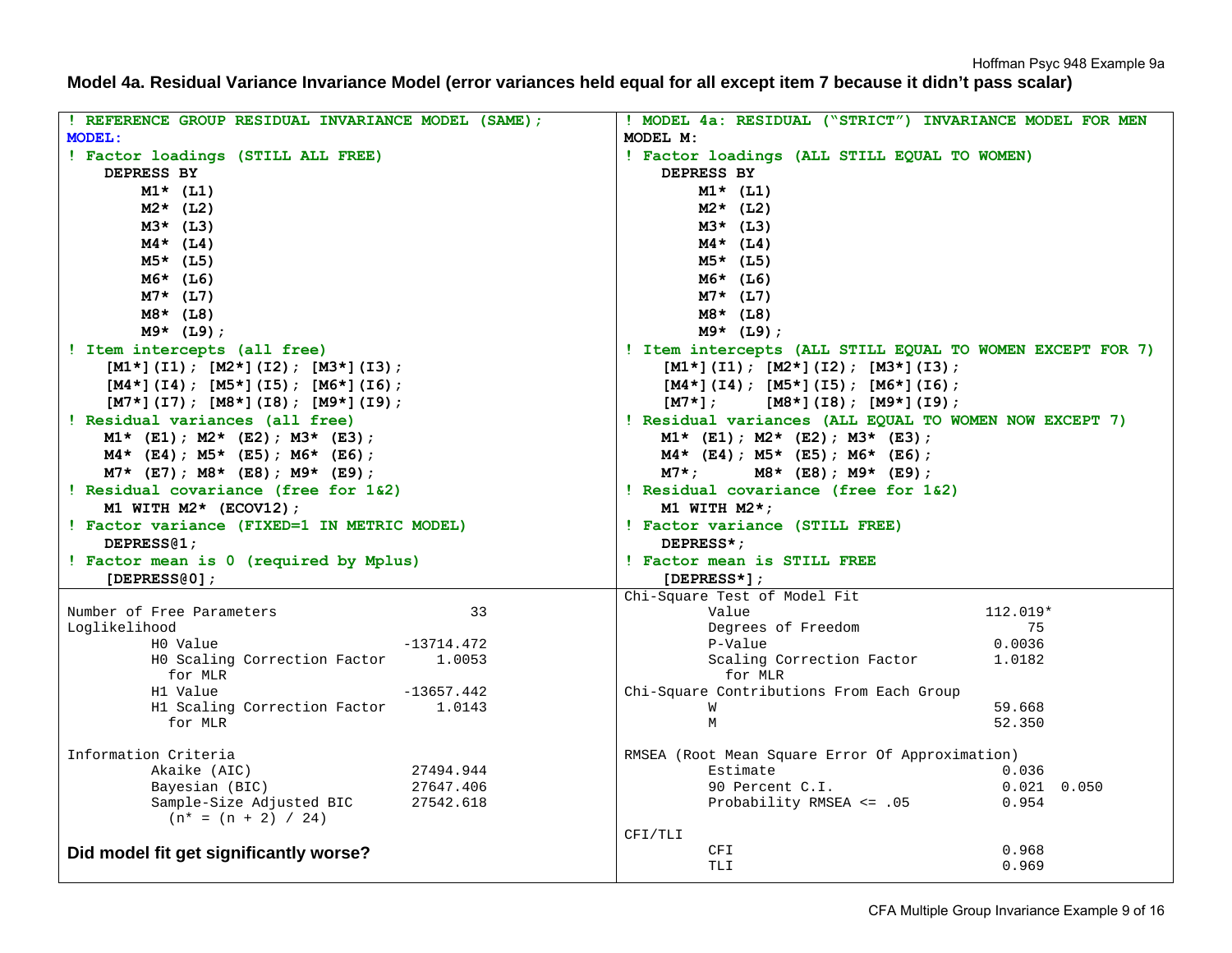UNSTANDARDIZED **MODEL RESULTS – NOTE NOW FACTOR LOADINGS, INTERCEPTS (except 7), AND RESIDUAL VARIANCES (except 7) ARE HELD EQUAL** 

|                |                    |                                  |       |                     | Two-Tailed |                    |      |                             |       |                     | Two-Tailed |
|----------------|--------------------|----------------------------------|-------|---------------------|------------|--------------------|------|-----------------------------|-------|---------------------|------------|
|                |                    | Estimate                         |       | $S.E.$ Est./ $S.E.$ | P-Value    |                    |      | Estimate                    |       | $S.E.$ Est./ $S.E.$ | P-Value    |
| Group W        |                    |                                  |       |                     |            | Group M            |      |                             |       |                     |            |
|                |                    |                                  |       |                     |            |                    |      |                             |       |                     |            |
| <b>DEPRESS</b> | BY                 |                                  |       |                     |            | <b>DEPRESS</b>     | BY   |                             |       |                     |            |
| M1             |                    | 1.167                            | 0.082 | 14.179              | 0.000      | M1                 |      | 1.167                       | 0.082 | 14.179              | 0.000      |
| $\mathsf{M}2$  |                    | 1.372                            | 0.089 | 15.356              | 0.000      | M <sub>2</sub>     |      | 1.372                       | 0.089 | 15.356              | 0.000      |
| M3             |                    | 0.888                            | 0.083 | 10.657              | 0.000      | M3                 |      | 0.888                       | 0.083 | 10.657              | 0.000      |
| M <sub>4</sub> |                    | 1.204                            | 0.090 | 13.343              | 0.000      | M <sub>4</sub>     |      | 1.204                       | 0.090 | 13.343              | 0.000      |
| M <sub>5</sub> |                    | 1.031                            | 0.084 | 12.317              | 0.000      | M <sub>5</sub>     |      | 1.031                       | 0.084 | 12.317              | 0.000      |
| M6             |                    | 1.197                            | 0.083 | 14.495              | 0.000      | M <sub>6</sub>     |      | 1.197                       | 0.083 | 14.495              | 0.000      |
| $_{\rm M7}$    |                    | 0.787                            | 0.092 | 8.594               | 0.000      | M7                 |      | 0.787                       | 0.092 | 8.594               | 0.000      |
| $\rm M8$       |                    | 1.178                            | 0.093 | 12.608              | 0.000      | M8                 |      | 1.178                       | 0.093 | 12.608              | 0.000      |
| M9             |                    | 0.639                            | 0.074 | 8.600               | 0.000      | M9                 |      | 0.639                       | 0.074 | 8.600               | 0.000      |
|                |                    |                                  |       |                     |            |                    |      |                             |       |                     |            |
| М1             |                    | WITH $(= to correlation of .27)$ |       |                     |            | M1                 | WITH | $(= to correlation of .46)$ |       |                     |            |
| M2             |                    | 0.485                            | 0.160 | 3.034               | 0.002      | M <sub>2</sub>     |      | 0.833                       | 0.151 | 5.501               | 0.000      |
|                |                    |                                  |       |                     |            |                    |      |                             |       |                     |            |
| Means          |                    |                                  |       |                     |            | Means              |      |                             |       |                     |            |
| <b>DEPRESS</b> |                    | 0.000                            | 0.000 | 999.000             | 999.000    | <b>DEPRESS</b>     |      | $-0.091$                    | 0.084 | $-1.084$            | 0.278      |
|                |                    |                                  |       |                     |            |                    |      |                             |       |                     |            |
| Intercepts     |                    |                                  |       |                     |            | Intercepts         |      |                             |       |                     |            |
| M1             |                    | 4.228                            | 0.078 | 53.947              | 0.000      | M1                 |      | 4.228                       | 0.078 | 53.947              | 0.000      |
| $\mathsf{M}2$  |                    | 3.763                            | 0.093 | 40.537              | 0.000      | M <sub>2</sub>     |      | 3.763                       | 0.093 | 40.537              | 0.000      |
| M3             |                    | 1.886                            | 0.087 | 21.609              | 0.000      | M3                 |      | 1.886                       | 0.087 | 21.609              | 0.000      |
| M <sub>4</sub> |                    | 3.528                            | 0.096 | 36.878              | 0.000      | M <sub>4</sub>     |      | 3.528                       | 0.096 | 36.878              | 0.000      |
| M <sub>5</sub> |                    | 2.292                            | 0.090 | 25.454              | 0.000      | M <sub>5</sub>     |      | 2.292                       | 0.090 | 25.454              | 0.000      |
| M6             |                    | 3.862                            | 0.091 | 42.537              | 0.000      | M <sub>6</sub>     |      | 3.862                       | 0.091 | 42.537              | 0.000      |
| M7             |                    | 3.869                            | 0.106 | 36.382              | 0.000      | M7                 |      | 3.493                       | 0.123 | 28.380              | 0.000      |
| $\mathtt{M}8$  |                    | 3.609                            | 0.094 | 38.326              | 0.000      | M8                 |      | 3.609                       | 0.094 | 38.326              | 0.000      |
| M9             |                    | 1.261                            | 0.071 | 17.668              | 0.000      | M9                 |      | 1.261                       | 0.071 | 17.668              | 0.000      |
|                |                    |                                  |       |                     |            |                    |      |                             |       |                     |            |
| Variances      |                    |                                  |       |                     |            | Variances          |      |                             |       |                     |            |
| <b>DEPRESS</b> |                    | 1.000                            | 0.000 | 999.000             | 999.000    | <b>DEPRESS</b>     |      | 0.883                       | 0.111 | 7.936               | 0.000      |
|                |                    |                                  |       |                     |            |                    |      |                             |       |                     |            |
|                | Residual Variances |                                  |       |                     |            | Residual Variances |      |                             |       |                     |            |
| M1             |                    | 1.448                            | 0.145 | 9.955               | 0.000      | M1                 |      | 1.448                       | 0.145 | 9.955               | 0.000      |
| $\mathsf{M}2$  |                    | 2.301                            | 0.177 | 12.967              | 0.000      | M <sub>2</sub>     |      | 2.301                       | 0.177 | 12.967              | 0.000      |
| M3             |                    | 3.646                            | 0.143 | 25.449              | 0.000      | M3                 |      | 3.646                       | 0.143 | 25.449              | 0.000      |
| M <sub>4</sub> |                    | 3.574                            | 0.197 | 18.123              | 0.000      | M <sub>4</sub>     |      | 3.574                       | 0.197 | 18.123              | 0.000      |
| M <sub>5</sub> |                    | 3.479                            | 0.161 | 21.646              | 0.000      | M <sub>5</sub>     |      | 3.479                       | 0.161 | 21.646              | 0.000      |
| M <sub>6</sub> |                    | 2.903                            | 0.199 | 14.558              | 0.000      | M <sub>6</sub>     |      | 2.903                       | 0.199 | 14.558              | 0.000      |
| M7             |                    | 3.653                            | 0.271 | 13.464              | 0.000      | M7                 |      | 4.630                       | 0.260 | 17.812              | 0.000      |
| M8             |                    | 3.367                            | 0.207 | 16.292              | 0.000      | M8                 |      | 3.367                       | 0.207 | 16.292              | 0.000      |
| M <sub>9</sub> |                    | 2.809                            | 0.143 | 19.650              | 0.000      | M9                 |      | 2.809                       | 0.143 | 19.650              | 0.000      |

Modification indices do not suggest that freeing any residual variances between groups would help, so we proceed with them fully invariant.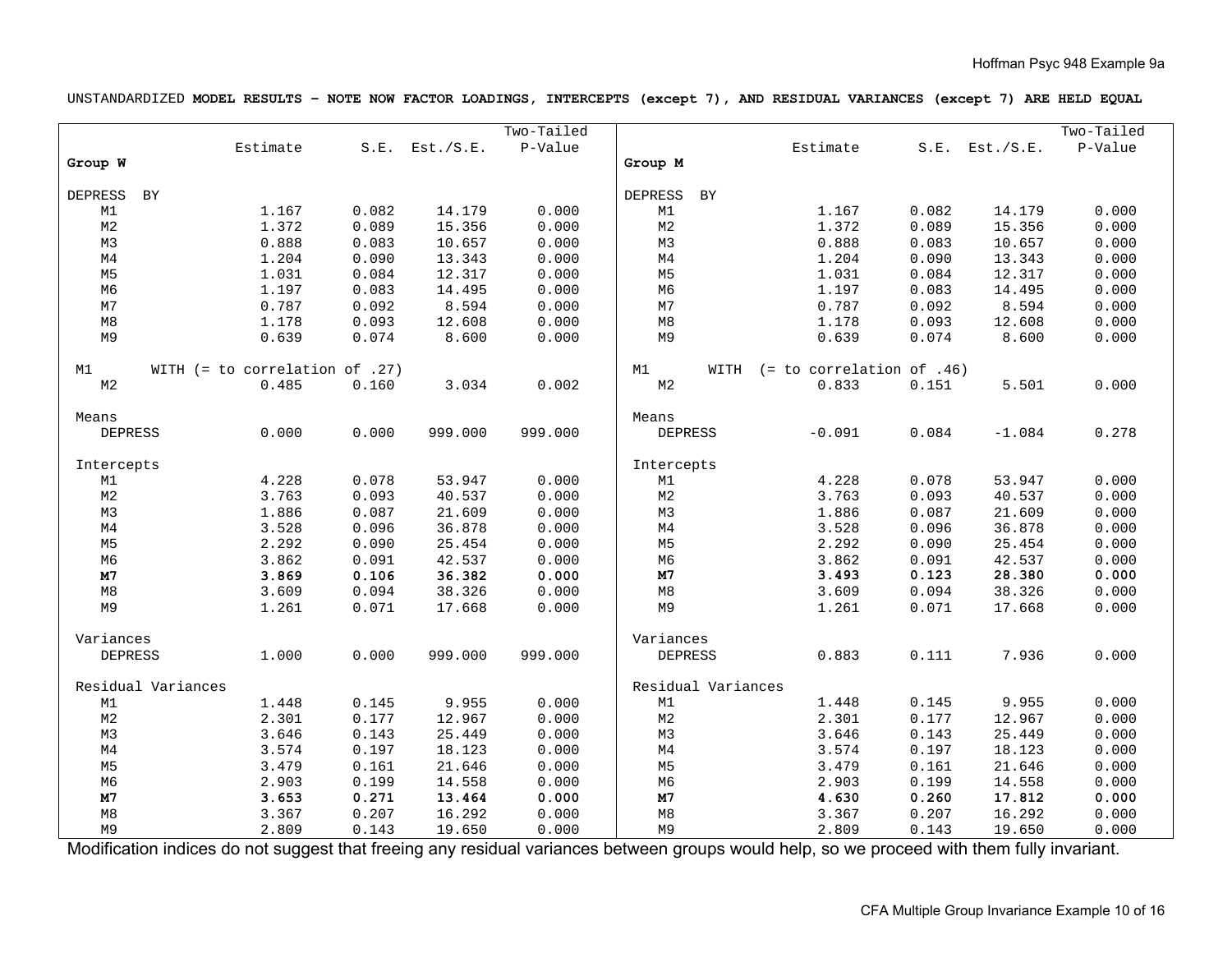**Model 5a. Residual Covariance Invariance Model (error covariance for 1-2 now held equal)** 

| ! REFERENCE GROUP RES COVARIANCE INVARIANCE MODEL (SAME);      | ! MODEL 5a: RES COVARIANCE INVARIANCE MODEL FOR MEN       |
|----------------------------------------------------------------|-----------------------------------------------------------|
| MODEL:                                                         | MODEL M:                                                  |
| ! Factor loadings (STILL ALL FREE)                             | ! Factor loadings (ALL STILL EQUAL TO WOMEN)              |
| DEPRESS BY                                                     | DEPRESS BY                                                |
| $M1*$ (L1)                                                     | $M1*$ (L1)                                                |
| $M2*$ (L2)                                                     | $M2*$ (L2)                                                |
| $M3*$ (L3)                                                     | $M3*$ (L3)                                                |
| $M4*$ (L4)                                                     | $M4*$ (L4)                                                |
| $M5*$ (L5)                                                     | $M5*$ (L5)                                                |
| $M6*$ (L6)                                                     | $M6*$ (L6)                                                |
| $M7*$ (L7)                                                     | $M7*$ (L7)                                                |
| $M8*$ (L8)                                                     | $M8*$ (L8)                                                |
| $M9*$ (L9);                                                    | $M9*$ (L9);                                               |
|                                                                |                                                           |
| ! Item intercepts (all free)                                   | ! Item intercepts (ALL STILL EQUAL TO WOMEN EXCEPT FOR 7) |
| $[M1*](I1); [M2*](I2); [M3*](I3);$                             | $[M1*](I1); [M2*](I2); [M3*](I3);$                        |
| $[M4*](I4); [M5*](I5); [M6*](I6);$                             | $[M4*](I4)$ ; $[M5*](I5)$ ; $[M6*](I6)$ ;                 |
| $[M7*](I7); [M8*](I8); [M9*](I9);$                             | $[M7*]$ ;<br>$[M8*](I8); [M9*](I9);$                      |
| ! Residual variances (all free)                                | ! Residual variances (ALL EQUAL TO WOMEN NOW EXCEPT 7)    |
| $M1*$ (E1); $M2*$ (E2); $M3*$ (E3);                            | $M1*$ (E1); $M2*$ (E2); $M3*$ (E3);                       |
| $M4*$ (E4); M5* (E5); M6* (E6);                                | $M4*$ (E4); M5* (E5); M6* (E6);                           |
| $M7*$ (E7); $M8*$ (E8); $M9*$ (E9);                            | M7* ;<br>$M8*$ (E8); M9* (E9);                            |
| ! Residual covariance (free for 1&2)                           | ! Residual covariance (NOW EQUAL TO WOMEN)                |
|                                                                |                                                           |
| M1 WITH $M2*$ (ECOV12);                                        | M1 WITH $M2*$ (ECOV12);                                   |
| ! Factor variance (FIXED=1 IN METRIC MODEL)                    | ! Factor variance (STILL FREE)                            |
| DEPRESS@1;                                                     | DEPRESS*;                                                 |
| ! Factor mean is 0 (required by Mplus)                         | ! Factor mean is STILL FREE                               |
| $[DEPRESS@0]$ ;                                                | $[DEPRESS*]$ ;                                            |
|                                                                | Chi-Square Test of Model Fit                              |
| 32<br>Number of Free Parameters                                | 119.281*<br>Value                                         |
| Loglikelihood                                                  | Degrees of Freedom<br>76                                  |
| HO Value<br>$-13719.118$                                       | P-Value<br>0.0011                                         |
| HO Scaling Correction Factor<br>0.9672                         | Scaling Correction Factor<br>1.0341                       |
| for MLR                                                        | for MLR                                                   |
| $-13657.442$<br>H1 Value                                       | Chi-Square Contributions From Each Group                  |
| H1 Scaling Correction Factor<br>1.0143                         | M<br>62.953                                               |
| for MLR                                                        | М<br>56.328                                               |
| Information Criteria                                           | RMSEA (Root Mean Square Error Of Approximation)           |
| 27502.235<br>Akaike (AIC)                                      | Estimate<br>0.039                                         |
| Bayesian (BIC)<br>27650.078                                    | $0.025$ 0.052<br>90 Percent C.I.                          |
| Sample-Size Adjusted BIC<br>27548.465                          | Probability RMSEA $\leq$ .05<br>0.916<br>CFI/TLI          |
| $(n* = (n + 2) / 24)$                                          | 0.962<br>CFI                                              |
|                                                                | <b>TLI</b><br>0.964                                       |
| Model fit got significantly worse, so we'll leave it separate. |                                                           |
| M1<br>WITH                                                     |                                                           |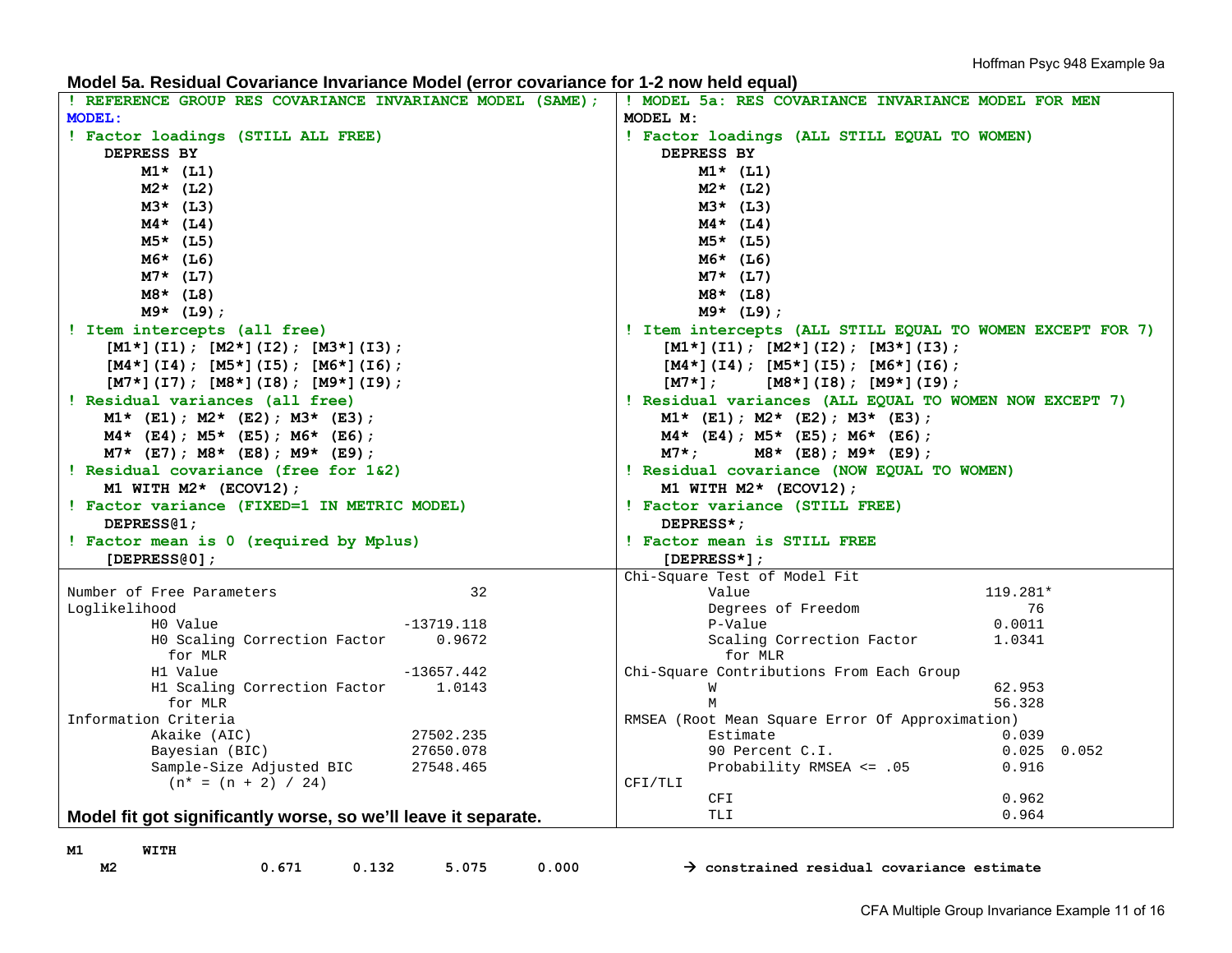# **STRUCTURAL INVARIANCE TESTS**

## **Model 6a. Factor Variance Invariance Model**

| ! REFERENCE GROUP FACTOR VARIANCE INVARIANCE MODEL;             | ! MODEL 6a: FACTOR VARIANCE INVARIANCE MODEL FOR MEN      |  |  |  |  |  |  |
|-----------------------------------------------------------------|-----------------------------------------------------------|--|--|--|--|--|--|
| <b>MODEL:</b>                                                   | MODEL M:                                                  |  |  |  |  |  |  |
| ! Factor loadings (STILL ALL FREE)                              | ! Factor loadings (ALL STILL EQUAL TO WOMEN)              |  |  |  |  |  |  |
| DEPRESS BY                                                      | DEPRESS BY                                                |  |  |  |  |  |  |
| $M1*$ (L1)                                                      | $M1*$ (L1)                                                |  |  |  |  |  |  |
| $M2*$ (L2)                                                      | $M2*$ (L2)                                                |  |  |  |  |  |  |
| $M3*$ (L3)                                                      | $M3*$ (L3)                                                |  |  |  |  |  |  |
| $M4*$ (L4)                                                      | $M4*$ (L4)                                                |  |  |  |  |  |  |
| $M5*$ (L5)                                                      | $M5*$ (L5)                                                |  |  |  |  |  |  |
| $M6*$ (L6)                                                      | M6* (L6)                                                  |  |  |  |  |  |  |
| $M7*$ (L7)                                                      | $M7*$ (L7)                                                |  |  |  |  |  |  |
| $M8*$ (L8)                                                      | $M8*$ (L8)                                                |  |  |  |  |  |  |
| $M9*$ (L9);                                                     | $M9*$ (L9);                                               |  |  |  |  |  |  |
| ! Item intercepts (all free)                                    | ! Item intercepts (ALL STILL EQUAL TO WOMEN EXCEPT FOR 7) |  |  |  |  |  |  |
| $[M1*](I1); [M2*](I2); [M3*](I3);$                              | $[M1*](I1); [M2*](I2); [M3*](I3);$                        |  |  |  |  |  |  |
| $[M4*](14)$ ; $[M5*](15)$ ; $[M6*](16)$ ;                       | $[M4*](14)$ ; $[M5*](15)$ ; $[M6*](16)$ ;                 |  |  |  |  |  |  |
| $[M7*](I7); [M8*](I8); [M9*](I9);$                              | $[M7*]$ ;<br>$[M8*](I8); [M9*](I9);$                      |  |  |  |  |  |  |
| ! Residual variances (all free)                                 | ! Residual variances (ALL EQUAL TO WOMEN NOW EXCEPT 7)    |  |  |  |  |  |  |
| $M1*$ (E1); $M2*$ (E2); $M3*$ (E3);                             | $M1*$ (E1); $M2*$ (E2); $M3*$ (E3);                       |  |  |  |  |  |  |
| $M4*$ (E4); $M5*$ (E5); $M6*$ (E6);                             | $M4*$ (E4); $M5*$ (E5); $M6*$ (E6);                       |  |  |  |  |  |  |
| $M7*$ (E7); $M8*$ (E8); $M9*$ (E9);                             | M7* ;<br>$M8*$ (E8); M9* (E9);                            |  |  |  |  |  |  |
| ! Residual covariance (free for 1&2)                            | ! Residual covariance (NOW BACK TO FREE)                  |  |  |  |  |  |  |
| M1 WITH $M2*$ (ECOV12);                                         | M1 WITH $M2*$ ;                                           |  |  |  |  |  |  |
| ! Factor variance (FIXED=1 IN METRIC MODEL)                     | ! Factor variance (NOW FIXED TO 1 ALSO)                   |  |  |  |  |  |  |
| DEPRESS@1;                                                      | DEPRESS@1;                                                |  |  |  |  |  |  |
| ! Factor mean is 0 (required by Mplus)                          | ! Factor mean is STILL FREE                               |  |  |  |  |  |  |
| $[DEPRES80]$ ;                                                  | $[DEPRESS*]$ ;                                            |  |  |  |  |  |  |
| Number of Free Parameters<br>32                                 | Chi-Square Test of Model Fit                              |  |  |  |  |  |  |
| Loglikelihood                                                   | Value<br>$113.113*$                                       |  |  |  |  |  |  |
| $-13714.894$<br>HO Value                                        | Degrees of Freedom<br>76                                  |  |  |  |  |  |  |
| HO Scaling Correction Factor<br>1.0106                          | P-Value<br>0.0037                                         |  |  |  |  |  |  |
| for MLR                                                         | Scaling Correction Factor<br>1.0158<br>for MLR            |  |  |  |  |  |  |
| H1 Value<br>$-13657.442$<br>H1 Scaling Correction Factor 1.0143 | Chi-Square Contributions From Each Group                  |  |  |  |  |  |  |
| for MLR                                                         | 60.260<br>W                                               |  |  |  |  |  |  |
| Information Criteria                                            | 52.853<br>М                                               |  |  |  |  |  |  |
| Akaike (AIC)<br>27493.789                                       | RMSEA (Root Mean Square Error Of Approximation)           |  |  |  |  |  |  |
| Bayesian (BIC)<br>27641.631                                     | Estimate<br>0.036                                         |  |  |  |  |  |  |
| Sample-Size Adjusted BIC<br>27540.019                           | 90 Percent C.I.<br>$0.021$ $0.049$                        |  |  |  |  |  |  |
| $(n* = (n + 2) / 24)$                                           | Probability RMSEA <= .05<br>0.957                         |  |  |  |  |  |  |
|                                                                 | CFI/TLI                                                   |  |  |  |  |  |  |
| Did model fit get significantly worse?                          | CFI<br>0.968                                              |  |  |  |  |  |  |
|                                                                 | TLI<br>0.969                                              |  |  |  |  |  |  |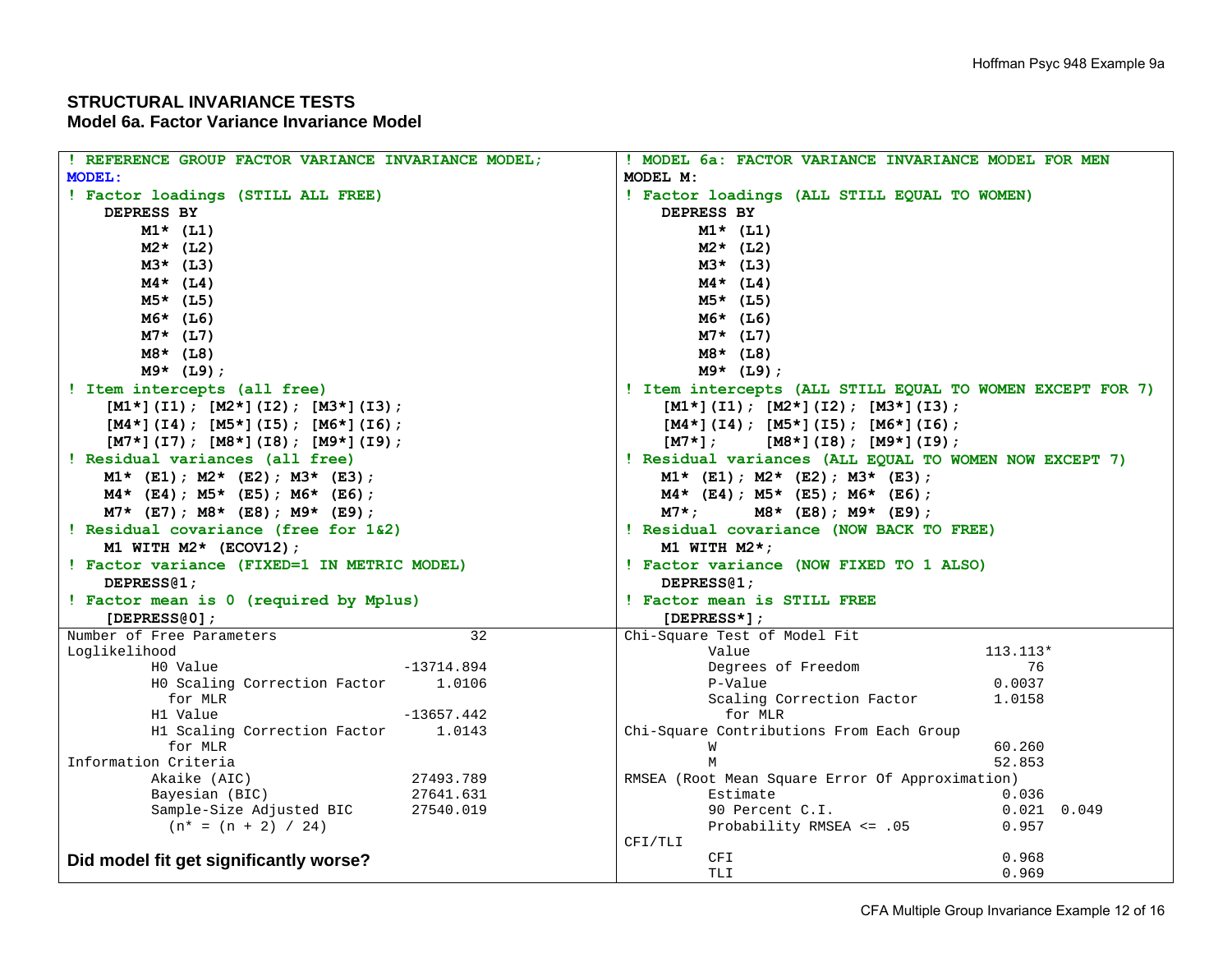## **STRUCTURAL INVARIANCE TESTSModel 7a. Factor Mean Invariance Model**

| REFERENCE GROUP FACTOR VARIANCE INVARIANCE MODEL;       | ! MODEL 7a: FACTOR MEAN INVARIANCE MODEL FOR MEN          |  |  |  |  |  |  |
|---------------------------------------------------------|-----------------------------------------------------------|--|--|--|--|--|--|
| <b>MODEL:</b>                                           | MODEL M:                                                  |  |  |  |  |  |  |
| ! Factor loadings (STILL ALL FREE)                      | ! Factor loadings (ALL STILL EQUAL TO WOMEN)              |  |  |  |  |  |  |
| DEPRESS BY                                              | DEPRESS BY                                                |  |  |  |  |  |  |
| $M1*$ (L1)                                              | $M1*$ (L1)                                                |  |  |  |  |  |  |
| $M2*$ (L2)                                              | $M2*$ (L2)                                                |  |  |  |  |  |  |
| $M3*$ (L3)                                              | $M3*$ (L3)                                                |  |  |  |  |  |  |
| $M4*$ (L4)                                              |                                                           |  |  |  |  |  |  |
|                                                         | $M4*$ (L4)                                                |  |  |  |  |  |  |
| $M5*$ (L5)                                              | $M5*$ (L5)                                                |  |  |  |  |  |  |
| $M6*$ (L6)                                              | $M6*$ (L6)                                                |  |  |  |  |  |  |
| $M7*$ (L7)                                              | $M7*$ (L7)                                                |  |  |  |  |  |  |
| $M8*$ (L8)                                              | $M8*$ (L8)                                                |  |  |  |  |  |  |
| $M9*$ (L9);                                             | $M9*$ (L9);                                               |  |  |  |  |  |  |
| ! Item intercepts (all free)                            | ! Item intercepts (ALL STILL EQUAL TO WOMEN EXCEPT FOR 7) |  |  |  |  |  |  |
| $[M1*](I1); [M2*](I2); [M3*](I3);$                      | $[M1*](I1); [M2*](I2); [M3*](I3);$                        |  |  |  |  |  |  |
| $[M4*](I4)$ ; $[M5*](I5)$ ; $[M6*](I6)$ ;               | $[M4*](I4)$ ; $[M5*](I5)$ ; $[M6*](I6)$ ;                 |  |  |  |  |  |  |
| $[M7*](I7)$ ; $[M8*](I8)$ ; $[M9*](I9)$ ;               | $[M7*1:$<br>$[M8*](I8); [M9*](I9);$                       |  |  |  |  |  |  |
| ! Residual variances (all free)                         | ! Residual variances (ALL EQUAL TO WOMEN NOW EXCEPT 7)    |  |  |  |  |  |  |
| $M1*$ (E1); $M2*$ (E2); $M3*$ (E3);                     | $M1*$ (E1); $M2*$ (E2); $M3*$ (E3);                       |  |  |  |  |  |  |
| $M4*$ (E4); $M5*$ (E5); $M6*$ (E6);                     | $M4*$ (E4); M5* (E5); M6* (E6);                           |  |  |  |  |  |  |
| $M7*$ (E7); $M8*$ (E8); $M9*$ (E9);                     | M8* (E8); M9* (E9);<br>$M7*$ ;                            |  |  |  |  |  |  |
| ! Residual covariance (free for 1&2)                    | ! Residual covariance (NOW BACK TO FREE)                  |  |  |  |  |  |  |
| M1 WITH $M2*$ (ECOV12);                                 | M1 WITH $M2*$ ;                                           |  |  |  |  |  |  |
| ! Factor variance (FIXED=1 IN METRIC MODEL)             | ! Factor variance (NOW FIXED TO 1 ALSO)                   |  |  |  |  |  |  |
| DEPRESS <sub>(2)</sub>                                  | DEPRESS <sub>(1</sub> ;                                   |  |  |  |  |  |  |
| ! Factor mean is 0 (required by Mplus)                  | ! Factor mean is NOW FIXED TO 0 TOO                       |  |  |  |  |  |  |
| [DEPRESS $@01;$                                         | $[DEPRESS@0]$ ;                                           |  |  |  |  |  |  |
|                                                         | Chi-Square Test of Model Fit                              |  |  |  |  |  |  |
| Number of Free Parameters<br>31                         | 114.340*<br>Value                                         |  |  |  |  |  |  |
| Loglikelihood                                           | Degrees of Freedom<br>77                                  |  |  |  |  |  |  |
| HO Value<br>$-13715.514$                                | P-Value<br>0.0037                                         |  |  |  |  |  |  |
| HO Scaling Correction Factor 1.0106                     | Scaling Correction Factor<br>1.0158                       |  |  |  |  |  |  |
| for MLR                                                 | for MLR                                                   |  |  |  |  |  |  |
| H1 Value<br>$-13657.442$                                | Chi-Square Contributions From Each Group                  |  |  |  |  |  |  |
| H1 Scaling Correction Factor 1.0143                     | 60.831<br>M                                               |  |  |  |  |  |  |
| for MLR                                                 | 53.509<br>М                                               |  |  |  |  |  |  |
|                                                         | RMSEA (Root Mean Square Error Of Approximation)           |  |  |  |  |  |  |
| Information Criteria                                    | Estimate<br>0.036                                         |  |  |  |  |  |  |
| Akaike (AIC)<br>27493.027                               | 90 Percent C.I.<br>$0.021$ 0.049                          |  |  |  |  |  |  |
| Bayesian (BIC)<br>27636.250<br>Sample-Size Adjusted BIC | Probability RMSEA <= .05<br>0.960<br>CFI/TLI              |  |  |  |  |  |  |
| 27537.813<br>$(n* = (n + 2) / 24)$                      | CFI<br>0.967                                              |  |  |  |  |  |  |
|                                                         | TLI<br>0.970                                              |  |  |  |  |  |  |
| Means                                                   |                                                           |  |  |  |  |  |  |

DEPRESS  $-0.094$   $0.085$   $-1.098$   $0.272$   $\rightarrow$  mean difference from PREVIOUS model 6 WAS NOT SIGNIFICANT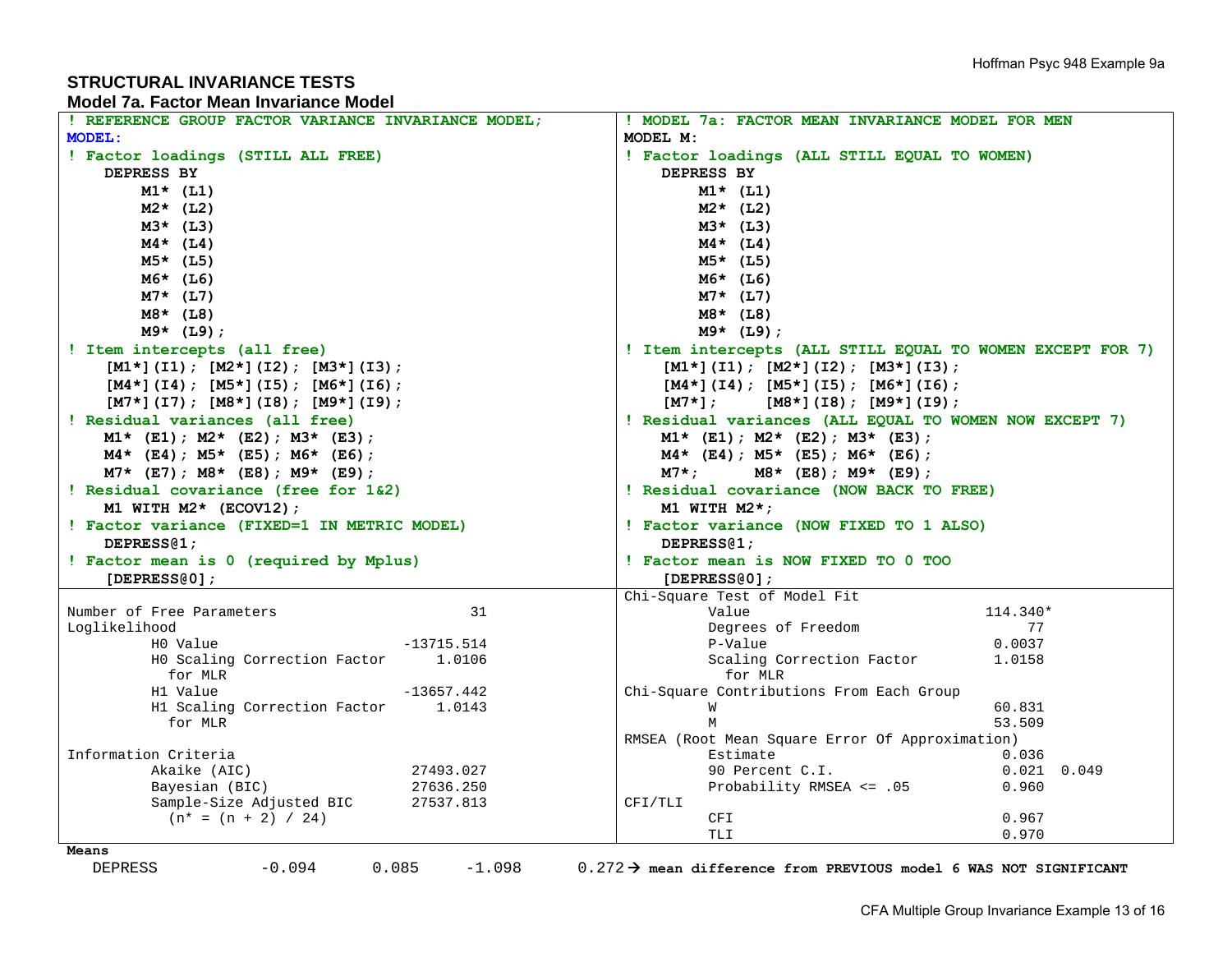## **OUR FINAL INVARIANCE MODEL – PARTIAL MEASUREMENT INVARIANCE, FULL STRUCTURAL INVARIANCE**

|                    |                                  |          |       |                     | Two-Tailed |                |      |                             |       |           | Two-Tailed |
|--------------------|----------------------------------|----------|-------|---------------------|------------|----------------|------|-----------------------------|-------|-----------|------------|
|                    |                                  | Estimate |       | $S.E.$ Est./ $S.E.$ | P-Value    |                |      | Estimate                    | S.E.  | Est./S.E. | P-Value    |
| Group W            |                                  |          |       |                     |            | Group M        |      |                             |       |           |            |
|                    |                                  |          |       |                     |            |                |      |                             |       |           |            |
| <b>DEPRESS</b>     | BY                               |          |       |                     |            | <b>DEPRESS</b> | BY   |                             |       |           |            |
| M1                 |                                  | 1.135    | 0.068 | 16.637              | 0.000      | M1             |      | 1.135                       | 0.068 | 16.637    | 0.000      |
| M <sub>2</sub>     |                                  | 1.336    | 0.075 | 17.802              | 0.000      | M <sub>2</sub> |      | 1.336                       | 0.075 | 17.802    | 0.000      |
| M3                 |                                  | 0.860    | 0.077 | 11.228              | 0.000      | M3             |      | 0.860                       | 0.077 | 11.228    | 0.000      |
| M <sub>4</sub>     |                                  | 1.168    | 0.083 | 14.063              | 0.000      | M <sub>4</sub> |      | 1.168                       | 0.083 | 14.063    | 0.000      |
| M <sub>5</sub>     |                                  | 1.001    | 0.076 | 13.194              | 0.000      | M <sub>5</sub> |      | 1.001                       | 0.076 | 13.194    | 0.000      |
| M <sub>6</sub>     |                                  | 1.161    | 0.077 | 15.096              | 0.000      | M <sub>6</sub> |      | 1.161                       | 0.077 | 15.096    | 0.000      |
| M7                 |                                  | 0.766    | 0.086 | 8.914               | 0.000      | M7             |      | 0.766                       | 0.086 | 8.914     | 0.000      |
| M8                 |                                  | 1.144    | 0.082 | 13.946              | 0.000      | $\rm M8$       |      | 1.144                       | 0.082 | 13.946    | 0.000      |
| M9                 |                                  | 0.622    | 0.069 | 9.000               | 0.000      | M9             |      | 0.622                       | 0.069 | 9.000     | 0.000      |
|                    |                                  |          |       |                     |            |                |      |                             |       |           |            |
| M1                 | WITH $(= to correlation of .27)$ |          |       |                     |            | M1             | WITH | $(= to correlation of .46)$ |       |           |            |
| M2                 |                                  | 0.485    | 0.159 | 3.047               | 0.002      | M <sub>2</sub> |      | 0.829                       | 0.152 | 5.448     | 0.000      |
| Means              |                                  |          |       |                     |            | Means          |      |                             |       |           |            |
| <b>DEPRESS</b>     |                                  | 0.000    | 0.000 | 999.000             | 999.000    | <b>DEPRESS</b> |      | 0.000                       | 0.000 | 999.000   | 999.000    |
|                    |                                  |          |       |                     |            |                |      |                             |       |           |            |
| Intercepts         |                                  |          |       |                     |            | Intercepts     |      |                             |       |           |            |
| M1                 |                                  | 4.176    | 0.060 | 69.283              | 0.000      | M1             |      | 4.176                       | 0.060 | 69.283    | 0.000      |
| M <sub>2</sub>     |                                  | 3.702    | 0.074 | 50.291              | 0.000      | $_{\rm M2}$    |      | 3.702                       | 0.074 | 50.291    | 0.000      |
| M3                 |                                  | 1.845    | 0.077 | 24.121              | 0.000      | M3             |      | 1.845                       | 0.077 | 24.121    | 0.000      |
| M <sub>4</sub>     |                                  | 3.473    | 0.081 | 42.797              | 0.000      | M <sub>4</sub> |      | 3.473                       | 0.081 | 42.797    | 0.000      |
| M <sub>5</sub>     |                                  | 2.245    | 0.077 | 29.048              | 0.000      | M <sub>5</sub> |      | 2.245                       | 0.077 | 29.048    | 0.000      |
| M6                 |                                  | 3.808    | 0.075 | 50.564              | 0.000      | M6             |      | 3.808                       | 0.075 | 50.564    | 0.000      |
| M7                 |                                  | 3.842    | 0.104 | 37.048              | 0.000      | M7             |      | 3.448                       | 0.116 | 29.819    | 0.000      |
| $\rm M8$           |                                  | 3.556    | 0.079 | 45.035              | 0.000      | $\mathtt{M}8$  |      | 3.556                       | 0.079 | 45.035    | 0.000      |
| M9                 |                                  | 1.232    | 0.065 | 18.878              | 0.000      | M9             |      | 1.232                       | 0.065 | 18.878    | 0.000      |
|                    |                                  |          |       |                     |            |                |      |                             |       |           |            |
| Variances          |                                  |          |       |                     |            | Variances      |      |                             |       |           |            |
| <b>DEPRESS</b>     |                                  | 1.000    | 0.000 | 999.000             | 999.000    | <b>DEPRESS</b> |      | 1.000                       | 0.000 | 999.000   | 999.000    |
| Residual Variances |                                  |          |       | Residual Variances  |            |                |      |                             |       |           |            |
| M1                 |                                  | 1.447    | 0.145 | 9.949               | 0.000      | M1             |      | 1.447                       | 0.145 | 9.949     | 0.000      |
| $_{\rm M2}$        |                                  | 2.295    | 0.178 | 12.893              | 0.000      | $_{\rm M2}$    |      | 2.295                       | 0.178 | 12.893    | 0.000      |
| M3                 |                                  | 3.649    | 0.143 | 25.557              | 0.000      | M3             |      | 3.649                       | 0.143 | 25.557    | 0.000      |
| M4                 |                                  | 3.576    | 0.197 | 18.171              | 0.000      | M4             |      | 3.576                       | 0.197 | 18.171    | 0.000      |
| M <sub>5</sub>     |                                  | 3.478    | 0.161 | 21.617              | 0.000      | M <sub>5</sub> |      | 3.478                       | 0.161 | 21.617    | 0.000      |
| M <sub>6</sub>     |                                  | 2.906    | 0.199 | 14.596              | 0.000      | M6             |      | 2.906                       | 0.199 | 14.596    | 0.000      |
| M7                 |                                  | 3.654    | 0.271 | 13.478              | 0.000      | M7             |      | 4.625                       | 0.260 | 17.769    | 0.000      |
| M8                 |                                  |          |       |                     | 0.000      | M8             |      |                             |       |           |            |
|                    |                                  | 3.368    | 0.207 | 16.275              |            |                |      | 3.368                       | 0.207 | 16.275    | 0.000      |
| M9                 |                                  | 2.807    | 0.143 | 19.666              | 0.000      | M9             |      | 2.807                       | 0.143 | 19.666    | 0.000      |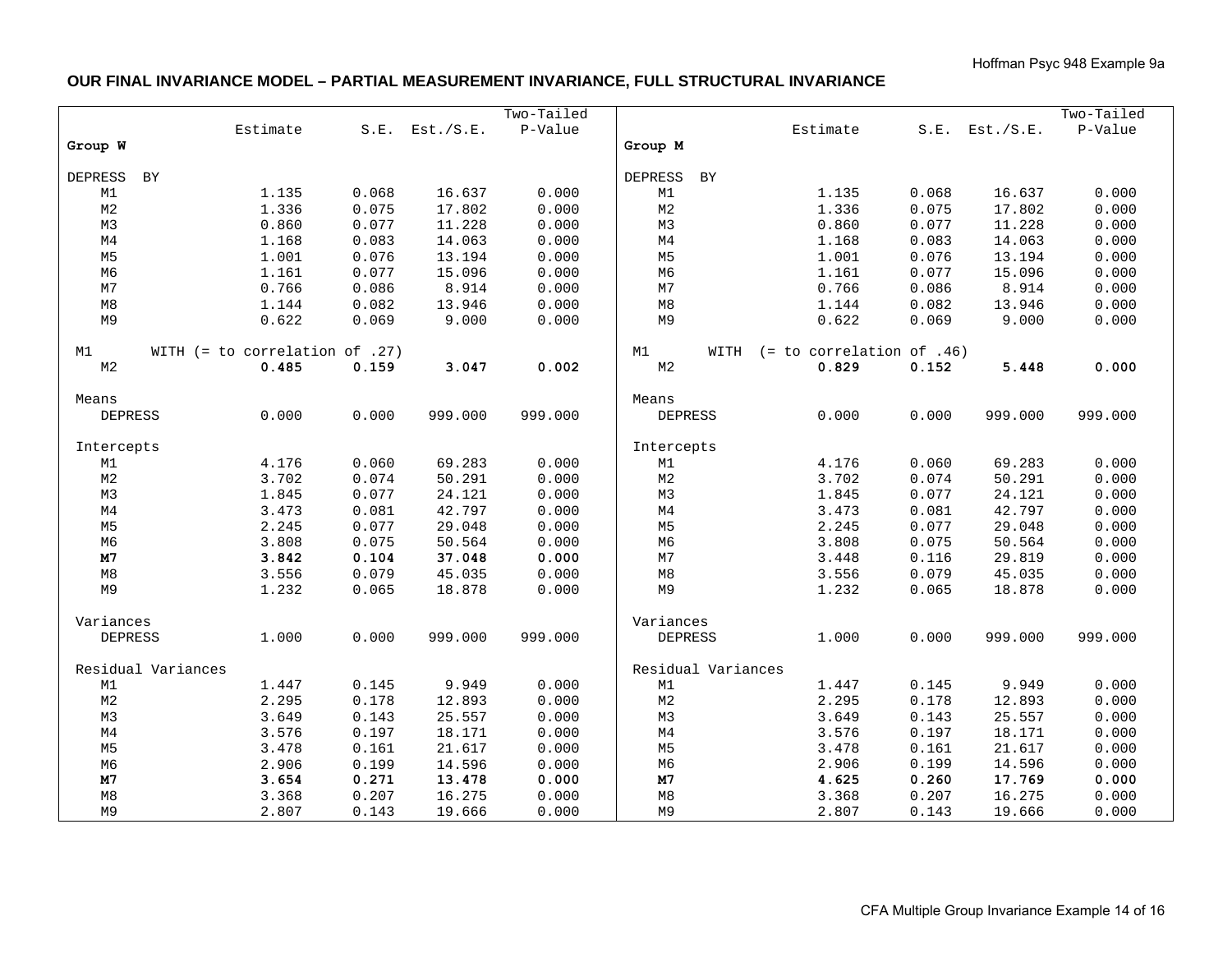## **Write-up of CFA with MLR Multiple Group Invariance Model Comparisons (Table 1 for model fit in Excel workbook):**

The extent to which a confirmatory factor model measuring depression (with nine items each on a 9-point response scale) exhibited measurement and structural invariance between women and men was examined using Mplus v. 7.11 (Muthén & Muthén, 1998-2012). Robust maximum likelihood (MLR) estimation was used for all analyses; accordingly, nested model comparisons were conducted using the −2LL rescaled difference test. Women served as the reference group in all invariance models. A configural invariance model was initially specified in which single-factor models were estimated simultaneously within each group; the first item's loading was fixed to 1 and the factor mean was fixed to 0 for identification in each group. A residual covariance between items 1 and 2 was also estimated in each group as suggested by previous results. As shown in Table 1, the configural model had good fit, and thus a series of model constraints were then applied in successive models to examine potential decreases in fit resulting from measurement or structural non-invariance.

Equality of the unstandardized item factor loadings across groups was then examined in a metric invariance model in which the factor variance was fixed to 1 in women but was freely estimated in men; the factor means were fixed to 0 in both groups. All factor loadings were constrained to be equal across groups; all intercepts and residual variances (and the residual covariance between items 1 and 2) were still permitted to vary across groups. The metric invariance model fit well (see Table 1) and did not result in a significant decrease in fit relative to the configural model, <sup>−</sup>2ΔLL(8) = 4.26, *p* = .83. The modification indices suggested no points of localized strain among the constrained loadings. The fact that metric invariance (i.e., "weak invariance") held indicates that the items were related to the latent factor equivalently across groups, or more simply, that the same latent factor was being measured in each group.

Equality of the unstandardized item intercepts across groups was then examined in a scalar invariance model. The factor variance and mean were fixed to 1 and 0, respectively, for identification in the women, but the factor variance and mean were then estimated in the men. All factor loadings and item intercepts were constrained to be equal across groups; all residual variances (and the residual covariance between items 1 and 2) were still permitted to differ across groups. The scalar invariance model fit well (see Table 1) and did not result in a significant decrease in fit relative to the metric invariance model, −2ΔLL(8) = 12.39, *p* = .13. However, examination of the modification indices suggested a point of localized strain such that model fit would be significantly improved by allowing the intercept for item 7 ("feelings of worthless or guilt") to differ between groups. A partial scalar invariance model was thus estimated in which the intercept for item 7 was allowed to differ between groups, resulting in a good-fitting model. The partial scalar invariance did not fit significantly worse than the metric invariance model, −2ΔLL(7) = 6.36, *p* = .50, indicating that partial scalar invariance did hold. The factor that partial scalar invariance (i.e., "strong invariance") held indicates that both groups have the same expected item response at the same absolute level of the trait, or more simply, that the observed differences in item means between groups is due to factor mean differences only. The exception to this is item 7, for which women are expected to have a higher item response than men at the same absolute trait level of depression.

Equality of the unstandardized residual variances across groups was then examined in a residual variance invariance model. As in the partial scalar invariance model, the factor variance and mean were fixed to 1 and 0, respectively, for identification in the women, but the factor variance and mean were still estimated in the men. All factor loadings, item intercepts (except for item 7), and all residual variances (except for item 7) were constrained to be equal across groups; the residual covariance between item 1 and 2 was still permitted to differ across groups. The residual variance invariance model fit well (see Table 1) and did not result in significant decrease in fit relative to the partial scalar invariance model, −2ΔLL(8) = 5.27, *p* = .73. The modification indices suggested no points of localized strain among the constrained residual variances. The fact that residual variance invariance (i.e., "strict invariance") held indicates that the amount of item variance not accounted for by the factor was the same across groups. Finally, equality of the residual covariance between items 1 and 2 across groups was tested and resulted in a significant decrease in fit relative to the residual invariance model, −2ΔLL(1) = 4.18, *p* = .04, indicating that the residual relationship between